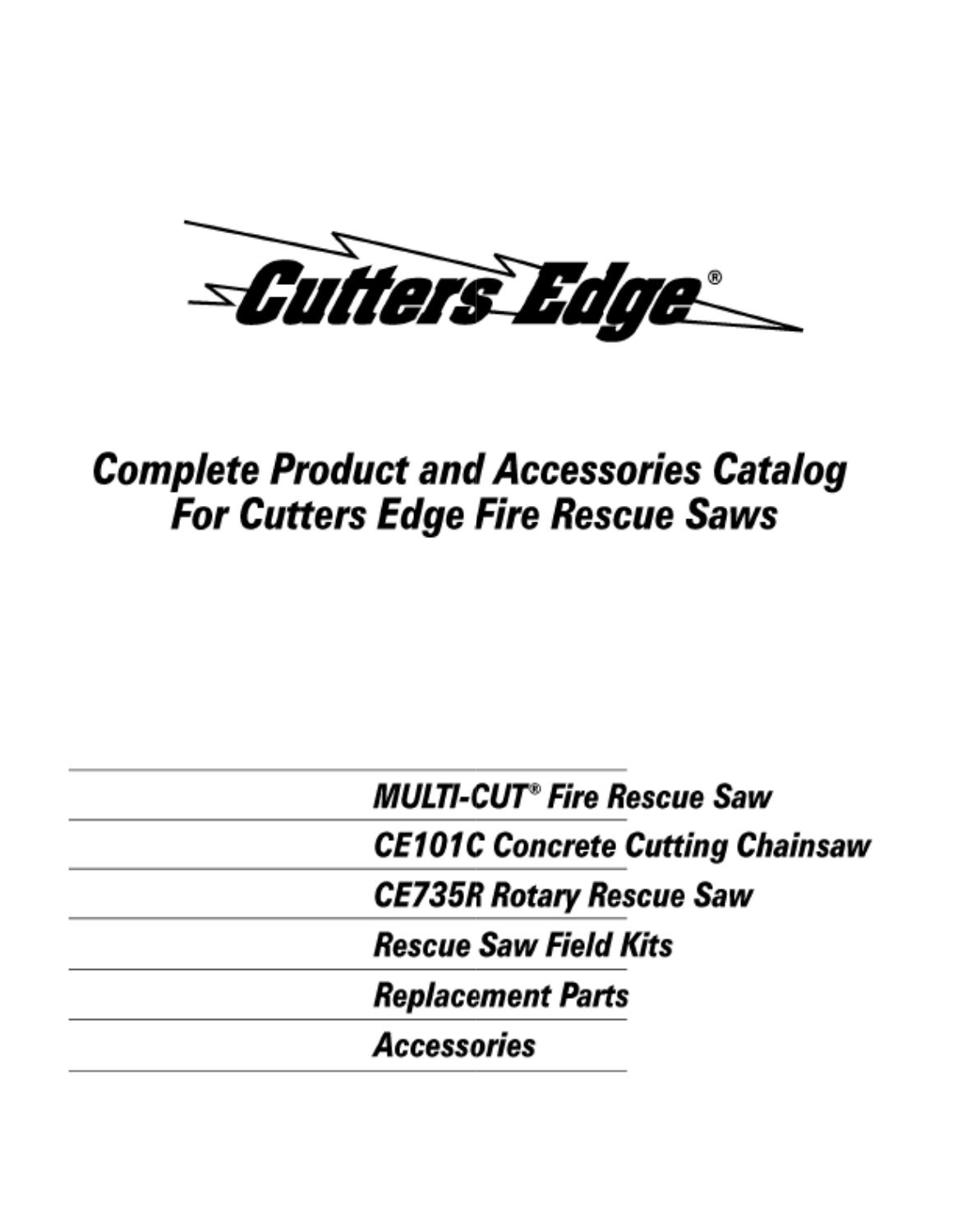# **Table of Contents**

| Cutters Edge D8 Tool-Less Guard/Depth Gauge Kit For 2100 Series MULTI-CUT® Fire Rescue Saws 4, 18 |
|---------------------------------------------------------------------------------------------------|
| Cutters Edge D6 Tool-Less Guard/Depth Gauge Kit For 2100 Series MULTI-CUT® Fire Rescue Saws 4, 18 |
|                                                                                                   |
|                                                                                                   |
|                                                                                                   |
|                                                                                                   |
|                                                                                                   |
|                                                                                                   |
|                                                                                                   |
| Scrench Tool For Cutters Edge 600 & 2000 Series MULTI-CUT® Fire Rescue Chainsaws  6, 21           |
| Maintenance Wall Poster for 2100 Series MULTI-CUT® Fire Rescue Saws 6, 21                         |
|                                                                                                   |
|                                                                                                   |
|                                                                                                   |
|                                                                                                   |
|                                                                                                   |
|                                                                                                   |
|                                                                                                   |
|                                                                                                   |
|                                                                                                   |
|                                                                                                   |
|                                                                                                   |
|                                                                                                   |
|                                                                                                   |
|                                                                                                   |
|                                                                                                   |
|                                                                                                   |
|                                                                                                   |
|                                                                                                   |
|                                                                                                   |
|                                                                                                   |
|                                                                                                   |
|                                                                                                   |
|                                                                                                   |
|                                                                                                   |
|                                                                                                   |
|                                                                                                   |
|                                                                                                   |
|                                                                                                   |
|                                                                                                   |
|                                                                                                   |
|                                                                                                   |
|                                                                                                   |
|                                                                                                   |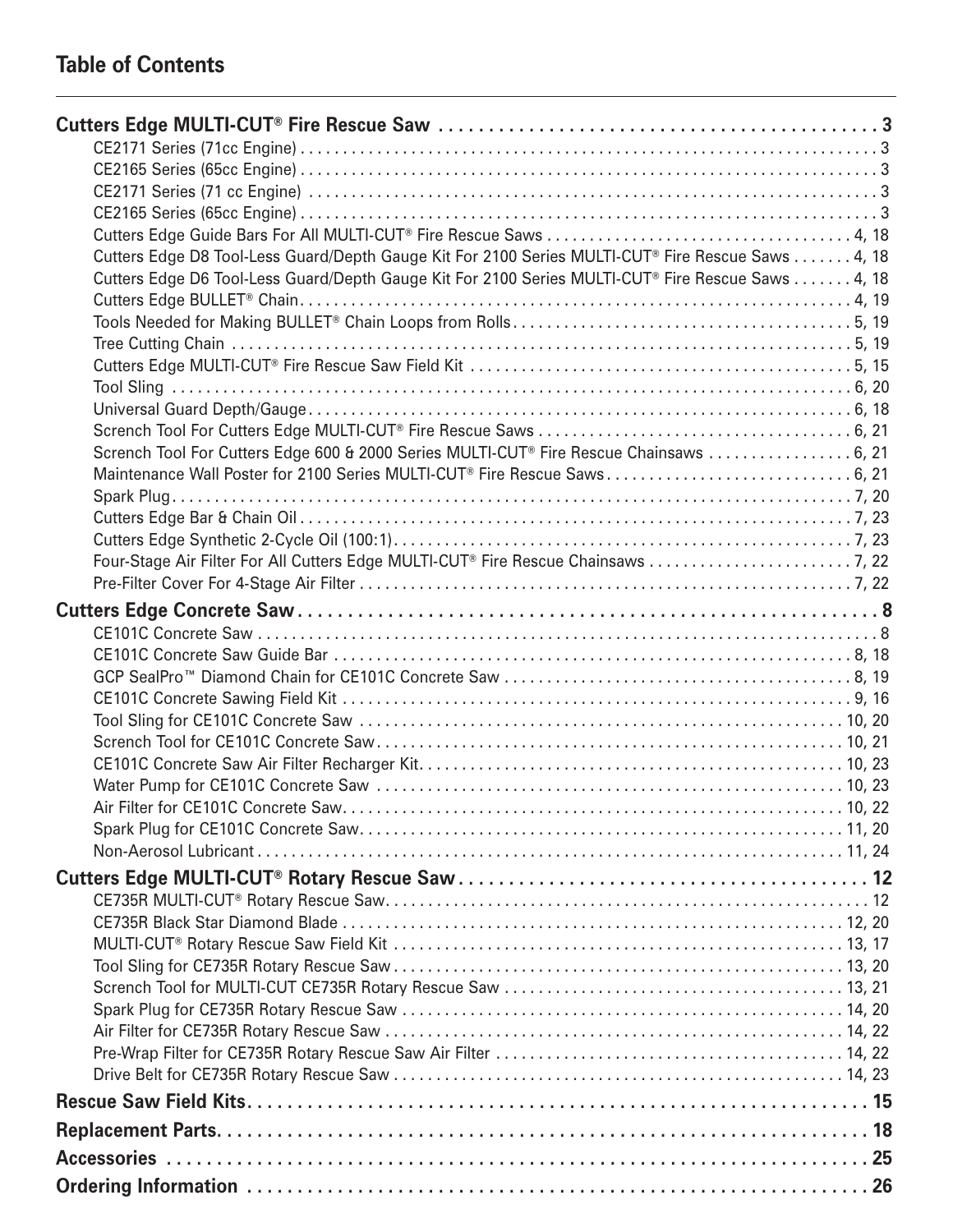# **Cutters Edge MULTI-CUT® Fire Rescue Saw**



The Cutters Edge MULTI-CUT® Fire Rescue Saw is designed and built specifically for the Fire Rescue Service to deliver 100% reliable high performance cutting in the extreme conditions of the fire rescue environment. Each MULTI-CUT® Fire Rescue Saw comes equipped with our exclusive BULLET<sup>®</sup> Chain, the only chain designed specifically for ventilation, forcible entry and rescue operations. The BULLET® Chain cuts faster, safer and lasts up to 20 times longer than standard chains. In addition, each saw comes with our exclusive Tool-Less Guard/Depth Gauge for maximum operator safety and precise cutting depths.





Cutters Edge 2165 MULTI-CUT® Fire Rescue Saw With BULLET® Chain and Steel Alloy Guide Bar Available in 12", 16" and 20" lengths.

CE2165RS12A (12") CE2165RS16A (16") CE2165RS20A (20")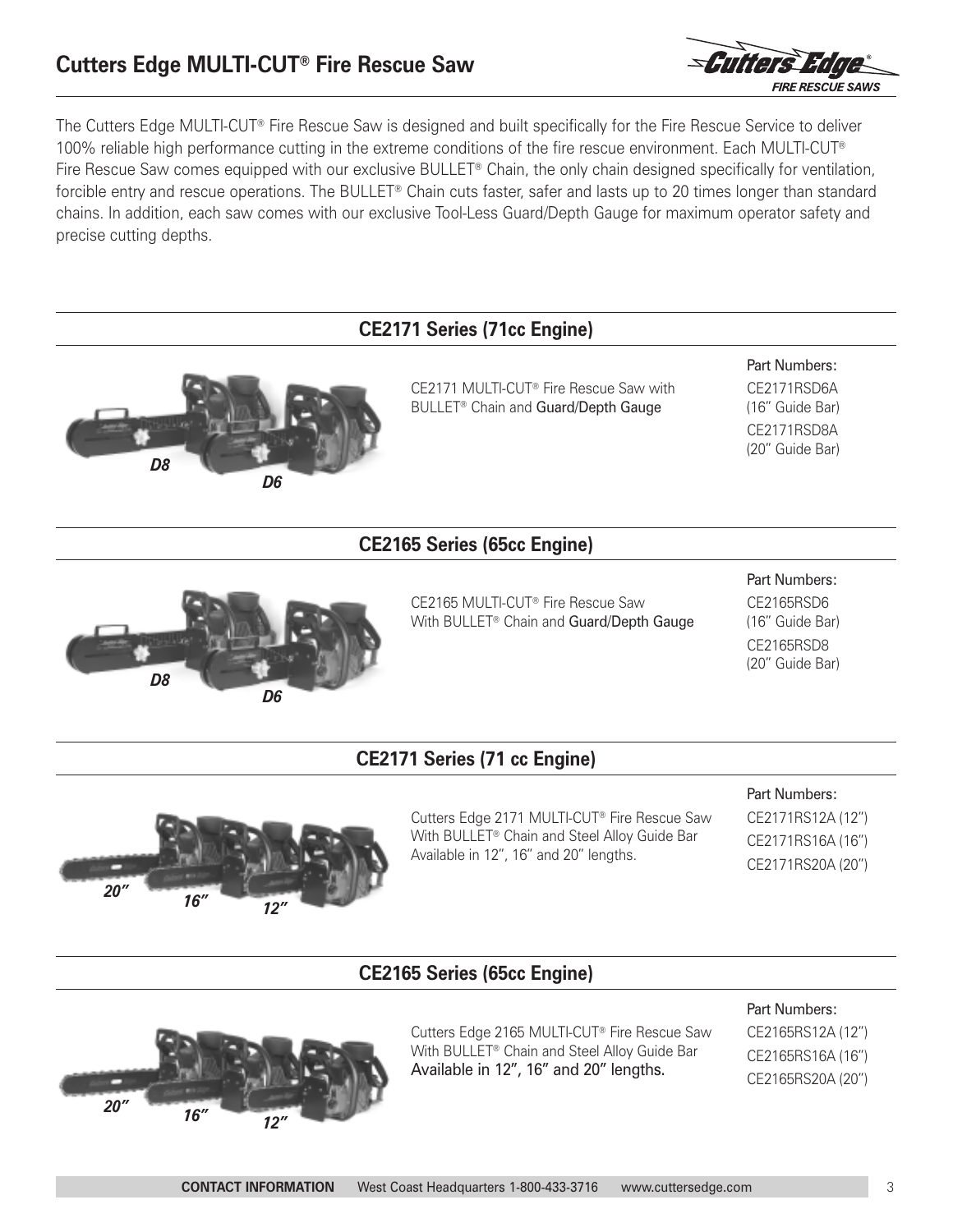

# **Cutters Edge Guide Bars For All MULTI-CUT® Fire Rescue Saws**



High strength Steel Alloy Guide Bar Available in 12", 16" and 20" lengths.

Part Numbers: CE2063ST (20") CE1663ST (16") CE1263ST (12")

#### **Cutters Edge D8 Tool-Less Guard/Depth Gauge Kit For 2100 Series MULTI-CUT® Fire Rescue Saws**



Cutters Edge D8 Tool-Less Guard/Depth Gauge installs and removes quickly and easily without tools and adjusts in seconds, even with gloves on. The Guard/Depth Gauge provides maximum operator safety and prevents cutting deeper than necessary.

#### Part Number:

CE2100-D8KITA (D8) For 20" Guide Bar

#### **Cutters Edge D6 Tool-Less Guard/Depth Gauge for 2100 Series MULTI-CUT® Fire Rescue Saws**



Cutters Edge D6 Tool-Less Guard/Depth Gauge installs and removes quickly and easily without tools and adjusts in seconds, even with gloves on. The Guard/Depth Gauge provides maximum operator safety and prevents cutting deeper than necessary.

Part Number:

CE2100-D6KITA (D6) For 16" Guide Bar

#### **Cutters Edge Carbide Tipped BULLET® Chain**

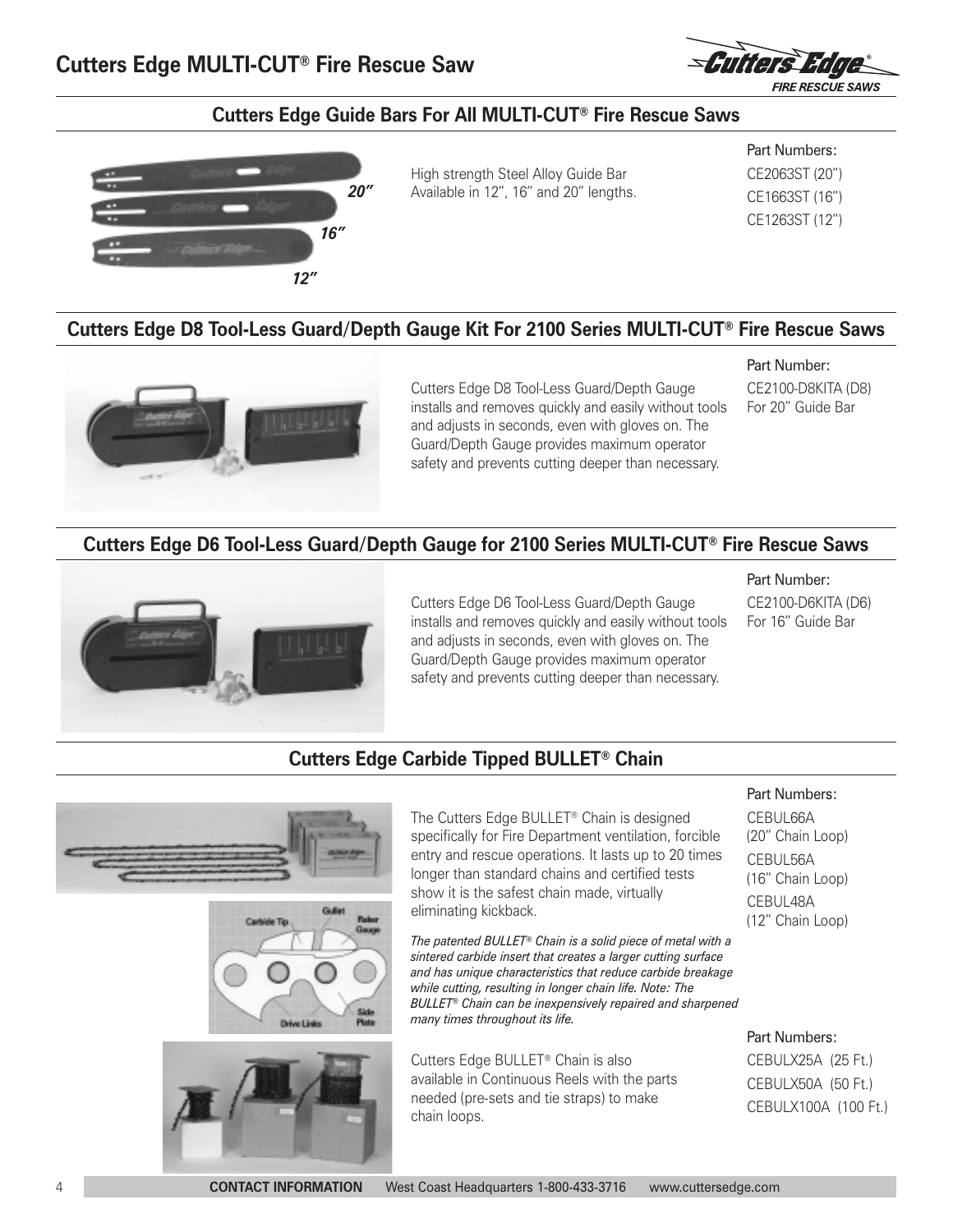

# **Tools Needed for Making BULLET® Chain Loops from Rolls**



Chain Spinner, BULLET® Chain Anvil and Chain Breaker

Part Numbers: CECS1025E (Chain Spinner)

CECB1020E (Chain Breaker)

Part Numbers: CE27-48A (12") CE27-56A (16") CE27-66A (20")

CEANVBUL (BULLET® Chain Anvil)

#### **Tree Cutting Chain**



Tree Cutting Chain available in 12, 16 and 20" lengths.

.404 Pitch/.063 Gauge for Cutters Edge Saws to replace the BULLET® Chain for faster tree cutting.

# **Cutters Edge MULTI-CUT® Fire Rescue Saw Field Kit**



Specifications: Kit Container Dimensions: 41L x 15W x 14H (inches) Total Kit Weight: 70 pounds

|                                                                                                                                                   | Part Numbers:                          |
|---------------------------------------------------------------------------------------------------------------------------------------------------|----------------------------------------|
| Includes everything needed for Fire Rescue Cutting<br>in any circumstances.                                                                       | CE2171MCKD6A<br>CE2171MCKD8A           |
| Diamond Plate Aluminum Field Case with custom<br>compartments to hold kit parts securely in place<br>plus lockable Twist-Lock Closures. (CESCMCK) | <b>CESCMCK</b>                         |
| Operation Maintenance Manuals and Warranty                                                                                                        | CEOM2100                               |
| 1 MULTI-CUT® Fire Rescue Saw with BULLET®<br>Chain and Tool-Less Guard/Depth Gauge.                                                               | CE2171RSD6A (16")<br>CE2171RSD8A (20") |
| Complete Tool Kit:<br>- Grease Gun                                                                                                                | 501911401                              |
|                                                                                                                                                   |                                        |
| - Grease Packet                                                                                                                                   | 503621201                              |
| - Air Filter                                                                                                                                      | <b>CERU2100</b>                        |
| - Pre-Wrap Filter                                                                                                                                 | CEPW6571                               |
| - 1 Foam Filter Dressing for Air Filter                                                                                                           |                                        |
| and Pre-Filter                                                                                                                                    | CEUFF104                               |
| $-1$ - 8oz 2-cycle Oil (100:1)                                                                                                                    | CEATCO <sub>8</sub>                    |
| - 1- CJ7Y Spark Plug                                                                                                                              | <b>CECJTY</b>                          |
| - 1 Saw Sling Carry Strap                                                                                                                         | CETS10                                 |
| - 1¼ Gallon Fuel Container                                                                                                                        | <b>CEW120</b>                          |
| $-1$ BULLET <sup>®</sup> Chain (spare)                                                                                                            | CEBUL56A - 16"                         |
|                                                                                                                                                   | CEBUL66A - 20"                         |
| - 2 Tree Cutting Chains                                                                                                                           | CE27-56A - 16"                         |
|                                                                                                                                                   | CE27-66A - 20"                         |
| - 3 Quarts Bar & Chain Oil                                                                                                                        | CEABC01                                |
| - 2 Guide Bar Attachment Nuts                                                                                                                     | 503220001                              |
|                                                                                                                                                   |                                        |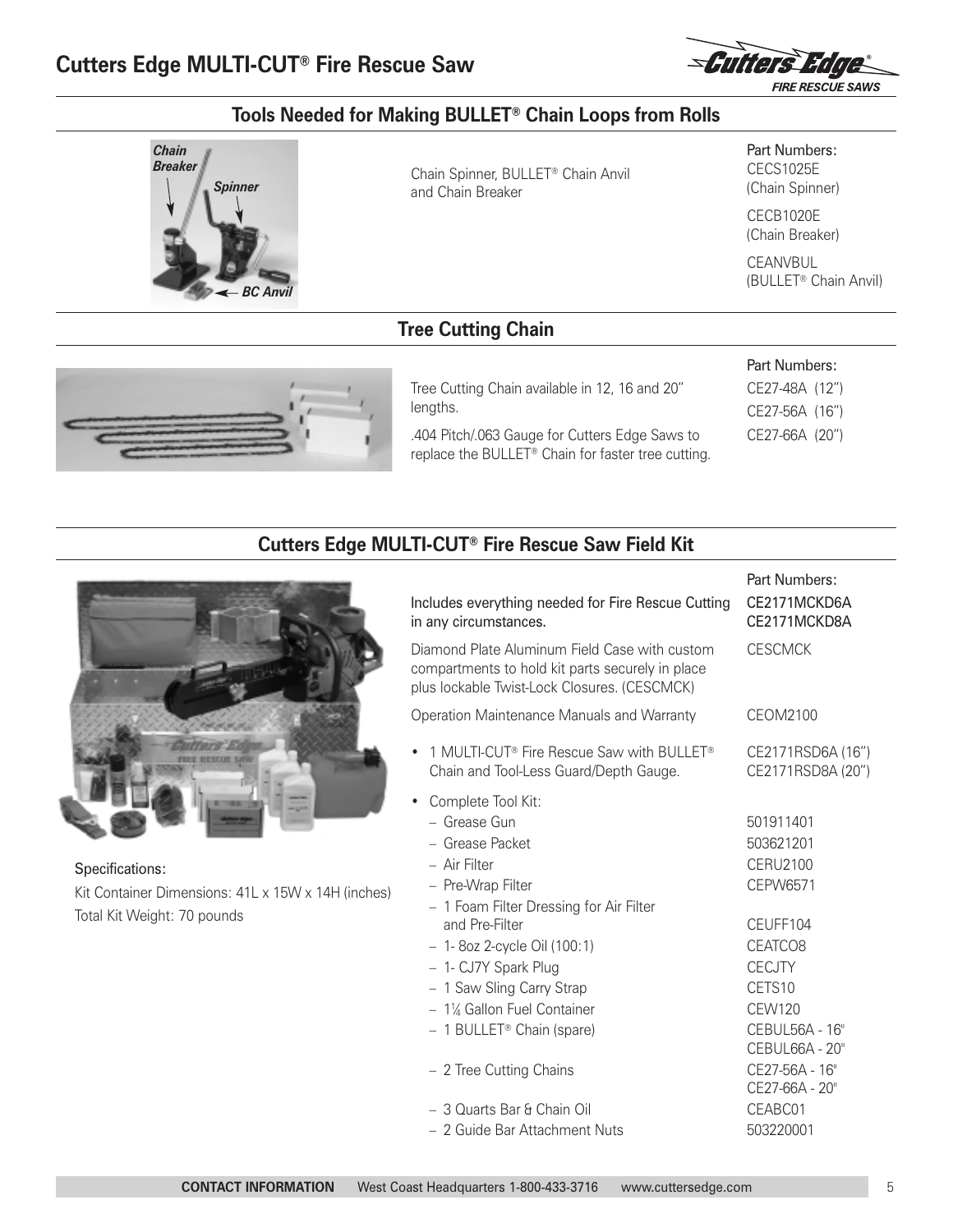

#### **Tool Sling**



The Cutters Edge Tool Sling is designed to work with all saws. The Tool Sling is adjustable to the height or positioning of the operator and hooks to itself rather than the saw by D-Rings and Snap Hooks on the Tool Sling for optimum comfort and ease of use.

#### Part Number: CETS10

#### **Universal Guard Depth/Gauge**



The Cutters Edge Universal Guard/Depth Gauge fits all brands, models and sizes of chainsaws and installs quickly and easily to enhance operator safety and increase the ease and speed of cutting. The Kit includes instructions, two cobalt drill bits and an Allen Wrench. Just drill two holes, screw in one screw and you are ready to cut.

Part Number: **CEUNIKITA** 

#### **Scrench Tool For Cutters Edge MULTI-CUT® Fire Rescue Saws**



All purpose adjustment and maintenance tool for 2100 Series MULTI-CUT® Fire Rescue Saws.

Part Number: 501691701

Part Number:

Part Numbers:

*Flat Blade*

#### **Scrench Tool For Cutters Edge 600 & 2000 Series MULTI-CUT® Fire Rescue Chainsaws**



All purpose adjustment and maintenance Tool for 600 & 2000 CE2000-12A Series MULTI-CUT® Fire Rescue Saws

*Allen Head Ball Driver*

#### **Maintenance Wall Poster for 2100 Series MULTI-CUT® Fire Rescue Saws**



32" x 48" Poster provides visual step-by-step maintenance procedures for proper maintenance of 2100 Series MULTI-CUT® Fire Rescue Saw. Poster is laminated to protect it when hung over cleaning repair and maintenance bench. *Maintenance Poster also available for 2000 Series Saws* CEPOSTER-2100 CEPOSTER-2000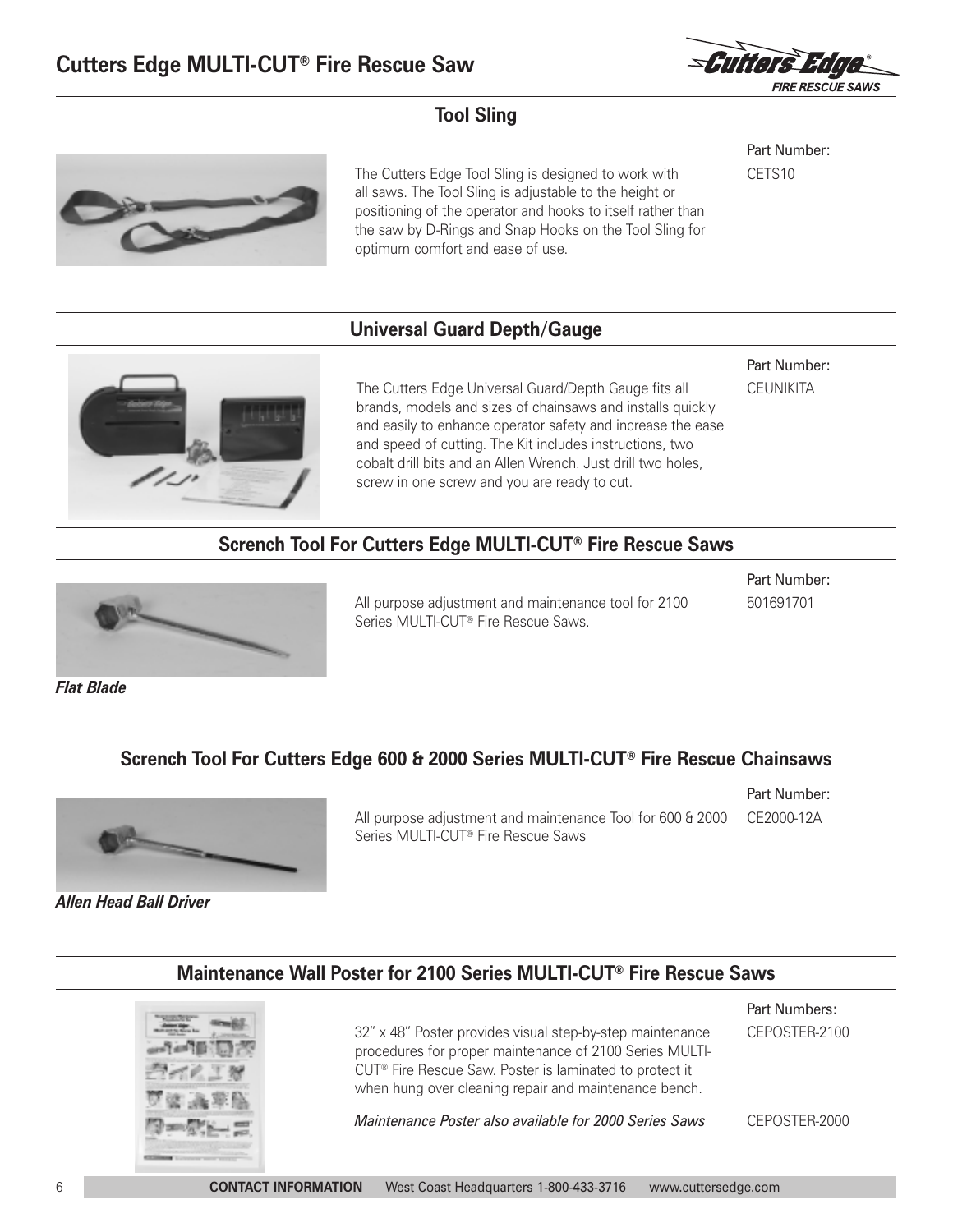

Part Number: CEABC01 1 Quart Bottle of Bar & Chain Oil CEABC01CA Case of 12 - 1 Quart Plastic Bottles

# **Cutters Edge Bar & Chain Oil**



Cutters Edge High Tack, Anti-Sling and Anti-Corrosion Bar & Chain Oil is an all-season lubricant for saw bars and chain and is designed specifically for the harsh fireground environment. Provides superior lubrication and protections for all makes and models of chainsaws.

# **Cutters Edge Synthetic 2-Cycle Oil (100:1)**



A premium synthetic oil designed to provide superior lubrication and optimum performance for all Cutters Edge Fire Rescue Saws and all 2-cycle engines used in the Fire Rescue Industry. Also provides superior lubrication and performance for all makes and models of chainsaws. Each 8 ounce bottle mixes 6 gallons of fuel.

#### Part Number:

Part Number: CERU2100

CEATC08 8 ounce Plastic Bottle CEATC08CA Case of 12 - 8 ounce Plastic Bottles of Cutters Edge Synthetic 2-Cycle Oil

#### **Four-Stage Air Filter For All Cutters Edge MULTI-CUT® Fire Rescue Chainsaws**



Cutters Edge exclusive Air Filtration System has 211.4 square inches of surface area, enabling Cutters Edge Fire Rescue Saws to run up to 12 times longer than other saws in the hot, smoky fireground conditions. Filters out particles less than 1 micron in size.

#### **Pre-Filter Cover For 4-Stage Air Filter**



Pre-filter goes over the Four-Stage Multi-Filter and is designed to stop larger particles and enhance effectiveness of main filter to protect engine and reduce maintenance.

Part Number: CEPW6571

# **Spark Plug for CE2171/CE2165 Series MULTI-CUT® Fire Rescue Saw**



Replacement Spark Plug is easy to install with Scrench Tool

Part Number: CECJ7Y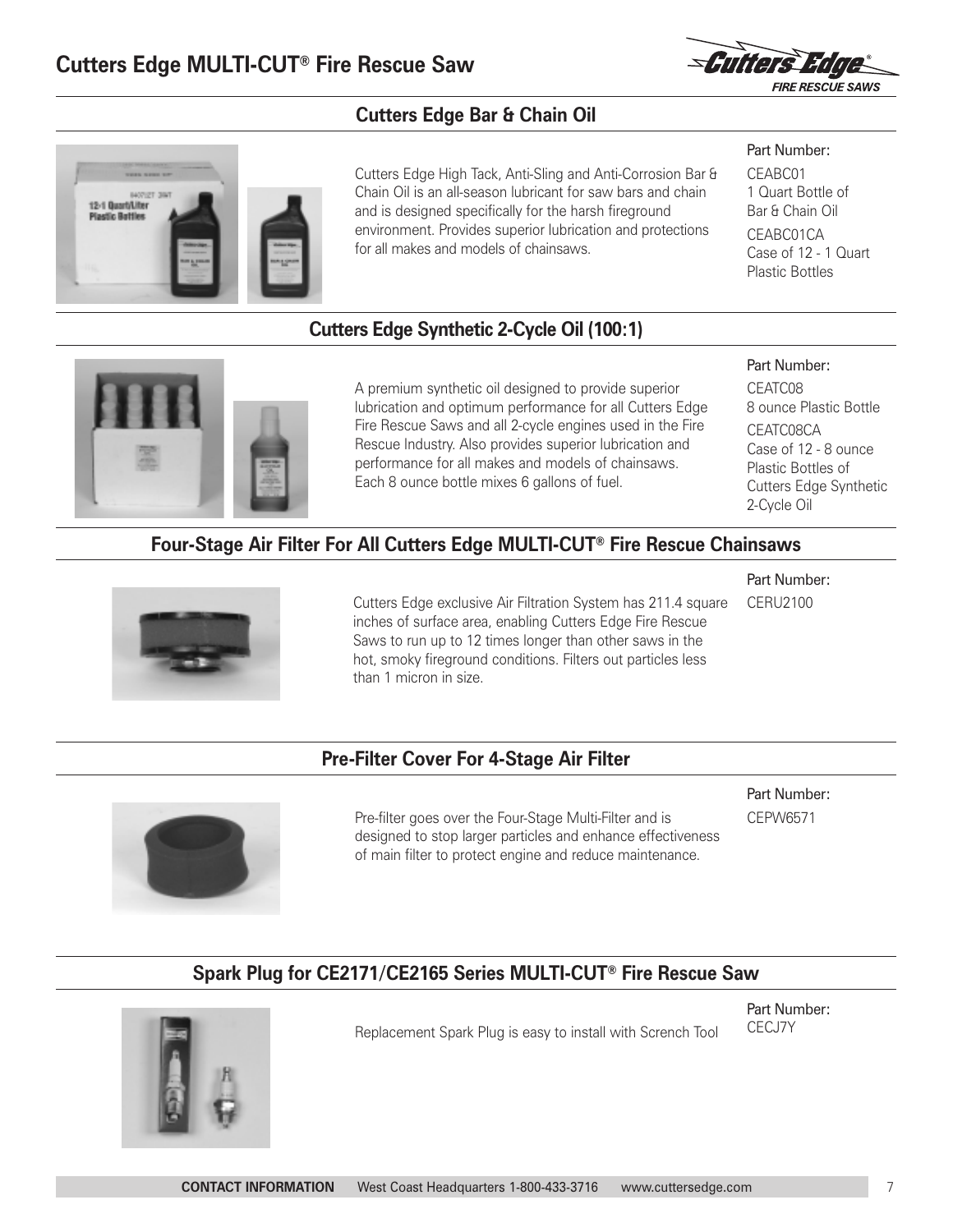*16"*



Cutters Edge Gasoline Powered Concrete Cutting Chainsaw is equipped with an internally water cooled guide bar and GCP Premium SealPro™ Diamond Chain and cuts reinforced concrete up to 16-inches thick. The CE101C is highly portable and uses only one water line to cool and lubricate the chain and prevent concrete dust while cutting.

# The CE101C is available with 14" and 16" Guide Bar. **CE101C Concrete Saw**

#### Part Numbers:

CE101C14A (with 14" Guide Bar) CE101C16A (with 16" Guide Bar)

# **CE101C Concrete Saw Guide Bar**



*14"*

The internally water cooled guide bar provides longer life and smoother operation. Concrete Saw Guide Bars are available in 14" and 16" lengths.

#### Part Numbers:

IC71600 16" Guide Bar IC70825 14" Guide Bar



#### *Cut-Away View of Interior Water Galleries*

*This unique interior design includes seven water galleries that provide a constant, pressurized flow of water from inside out that keeps the diamond chain cool and prevents concrete dust while cutting.*

# **GCP SealPro™ Diamond Chain for CE101C Concrete Saw**





The GCP SealPro™ Diamond Chain has the largest cutting diamond segment available for a gasoline powered chainsaw and cuts reinforced concrete up to 16-inches thick plus a wide range of materials like masonry brick, concrete block, natural stone and abrasive concrete.

*Micro-sized O-Rings inserted into each joint in the chain keep out sand and slurry during cutting. The unique design results in longer chain life, reduced chain stretch and the need for tensioning adjustments. In addition, the design reduces the required water pressure to only 20 psi.*

#### Part Numbers:

IC71694 (16" GCP SealPro™ Diamond Chain) IC71688 (14" GCP SealPro™ Diamond Chain)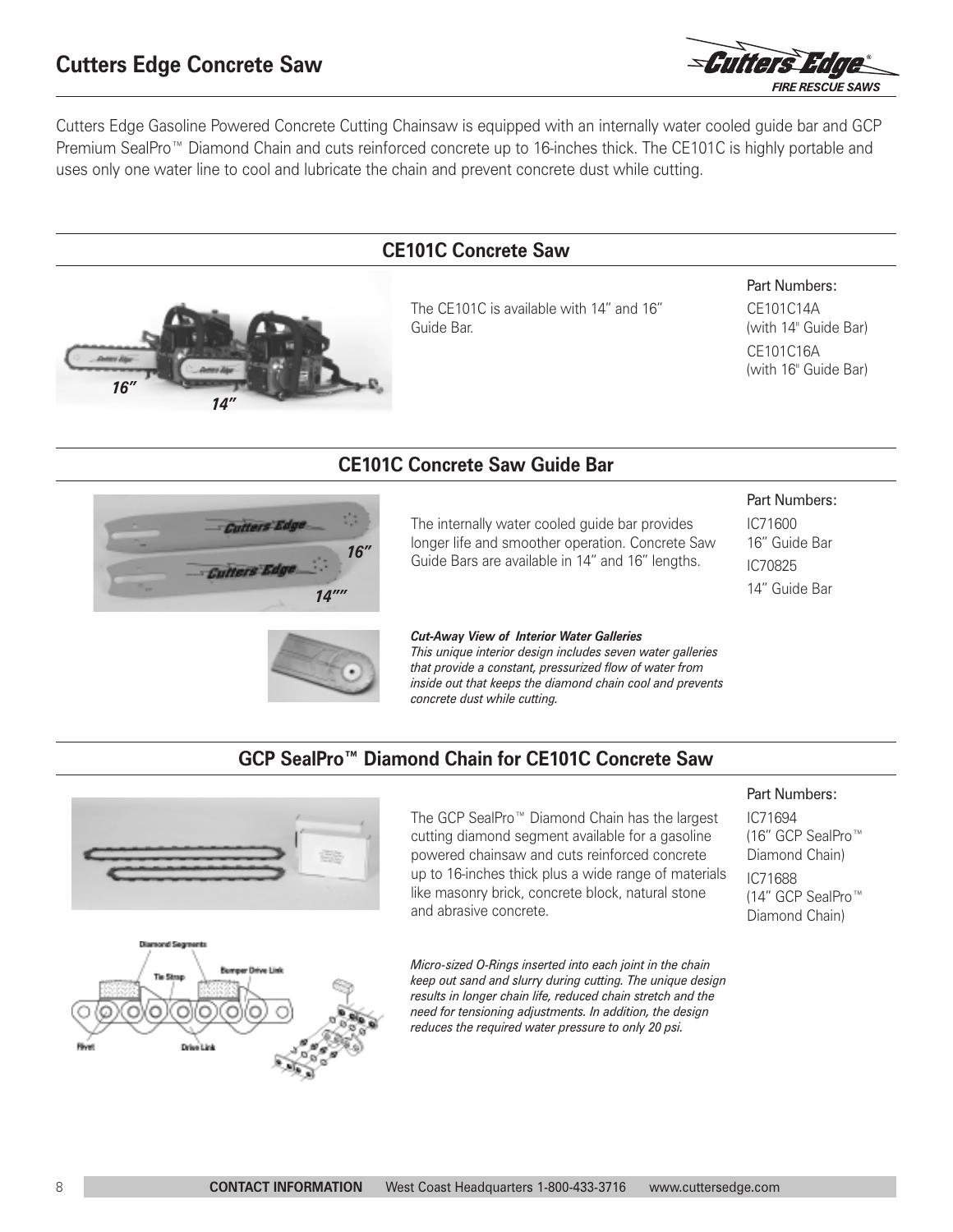

# **CE101C Concrete Sawing Field Kit**



Specifications: Total Weight: 130 pounds Dimensions: 45L x 19W x 19H (inches)

|                                                                                                                                                                  | Part Numbers:                            |
|------------------------------------------------------------------------------------------------------------------------------------------------------------------|------------------------------------------|
| 24-piece Field Kit includes everything needed<br>for concrete cutting anywhere, using any water<br>source available.                                             | CECSK14A                                 |
| Kits contain 14" CE101C Concrete Saw.<br>16" Concrete Saw Kit currently not available                                                                            |                                          |
| Diamond Plate Aluminum Case with dividers,<br>pull-out tray and lockable Twist-Lock Closures                                                                     | <b>CESCCSK</b>                           |
| 1 CE101C 14" or 16" Gasoline Powered<br>Concrete Cutting Chainsaw with GCP<br>Premium SealPro <sup>™</sup> Diamond Chain                                         | CE101C14A (14")<br>CE101C16A (16")       |
| (1) CE 40-100 Water Pump<br>٠                                                                                                                                    | CE40-100                                 |
| • (1) $\frac{1}{2}$ " x 8 ft. Suction Hose                                                                                                                       | CESH15X8                                 |
| (1) 1/2" Check Valve (Foot Valve)<br>$\bullet$                                                                                                                   | CEFV15                                   |
| (1) Hand Priming Pump<br>$\bullet$                                                                                                                               | <b>CEHPP</b>                             |
| $(1)$ $\frac{1}{2}$ " Thread Protector (npsh)<br>$\bullet$                                                                                                       | CFTP15                                   |
| (1) $1\frac{1}{2}$ " (npsh) Female x $\frac{3}{4}$ " (ght)*<br>Male Adapter/Thread Protector                                                                     | CEFM15X75                                |
| (1) $1\frac{1}{2}$ " (npsh) Female x $1\frac{1}{2}$ " (nst) Male Adapter<br>٠                                                                                    | CEFM15X15                                |
| $(1)$ 3/4" x 3/4" FHT Brass Hose to Hose Connector<br>$\bullet$                                                                                                  | CEFF75X75                                |
| $(1)$ %" x 25 ft. 250 psi Myti-Flo Woven Hose<br>$\bullet$                                                                                                       | CEHOSE75x25                              |
| $(1)$ 3/4" x 75 ft. 250 psi Myti-Flo Woven Hose<br>٠                                                                                                             | CEHOSE75X75                              |
| (1) $2\frac{1}{2}$ " Female x $\frac{3}{4}$ (ght)* Male Adapter<br>$\bullet$                                                                                     | CEFGHT25X75                              |
| (1) $1\frac{1}{2}$ " Female x $\frac{3}{4}$ (ght)* Male Adapter<br>٠                                                                                             | CEFGHT15X75                              |
| 1" Female x 3/4"(ght)* Male Adapter<br>٠                                                                                                                         | CEFGHT10X75                              |
| (1) Hydrant Wrench<br>٠                                                                                                                                          | <b>CEHYD</b>                             |
| (1) 11/4 Gallon Fuel Container (UL Approved)<br>$\bullet$                                                                                                        | <b>CEW120</b>                            |
| (1) 3 Gallon Fuel Container (UL Approved) with<br>6 ft. Fuel Line Primer Bulb and Quick Connect<br>Connectors, for up to 12 hours of Full Load<br>Pump Operation | CE620003-Container<br>CE180050 Fuel Line |
| (1) 8 oz Bottle - Cutters Edge 2-cycle Oil Mix<br>(makes 6 gallons of fuel)                                                                                      | CEATC08                                  |
| (1) Air Filter Recharger Kit                                                                                                                                     | CE5050                                   |
| (1) Spray Can of Lubricant/Water Displacer<br>٠                                                                                                                  | CE711FT                                  |
| (1) Tool Kit<br>٠                                                                                                                                                | IC73249A                                 |
| (1) Safety Goggles                                                                                                                                               | <b>ICSGCSK</b>                           |
| (1) Hearing Protector                                                                                                                                            | <b>CEHPCSK</b>                           |
|                                                                                                                                                                  |                                          |

\* (ght) Garden Hose Thread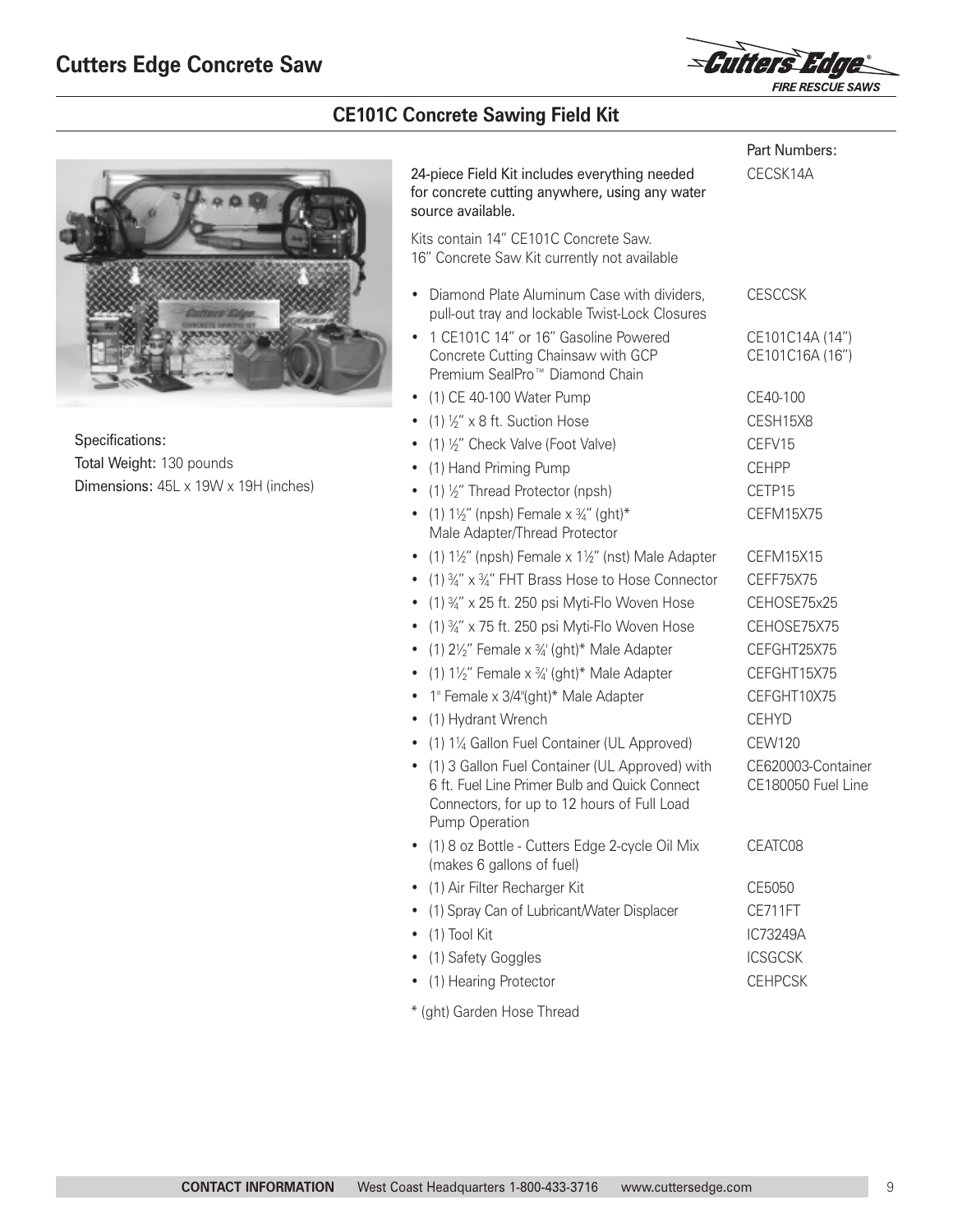

Part Number:

Part Number: IC71152

#### **Tool Sling for CE101C Concrete Saw**



The Cutters Edge Tool Sling is designed to work with all saws. The Tool Sling is adjustable to the height or positioning of the operator and hooks to itself rather than the saw by D-Rings and Snap Hooks on the Tool Sling for optimum comfort and ease of use.

# CETS10

#### **Scrench Tool for CE101C Concrete Saw**



All purpose adjustment and maintenance tool.

#### **CE101C Concrete Saw Air Filter Recharger Kit**





The Concrete Saw Air Filter Recharger Kit provides complete Air Filter Service, including cleaning and new high tack filter oil for optimum engine performance and long life.

CE5050

#### **Water Pump for CE101C Concrete Saw**



This portable, quiet and powerful water pump delivers correct water pressure and flow to the CE101C Concrete Saw from any water source to cool and extend the life of the diamond chain and prevent concrete dust while cutting. The centrifugal clutch and brass impellers prevent cavitation and shuts off water flow automatically at idle. A carburetor primer bulb allows for easy and reliable starting. The unit is easy to maintain.

#### **Air Filter for CE101C Concrete Saw**

Multi-Stage Air Filtration System is oil coated to repel water and helps create a tack barrier. A fine mesh nylon screen adds an additional barrier to particles for optimal engine performance and reduced maintenance.

Part Number: CE40100

Part Number:

IC73418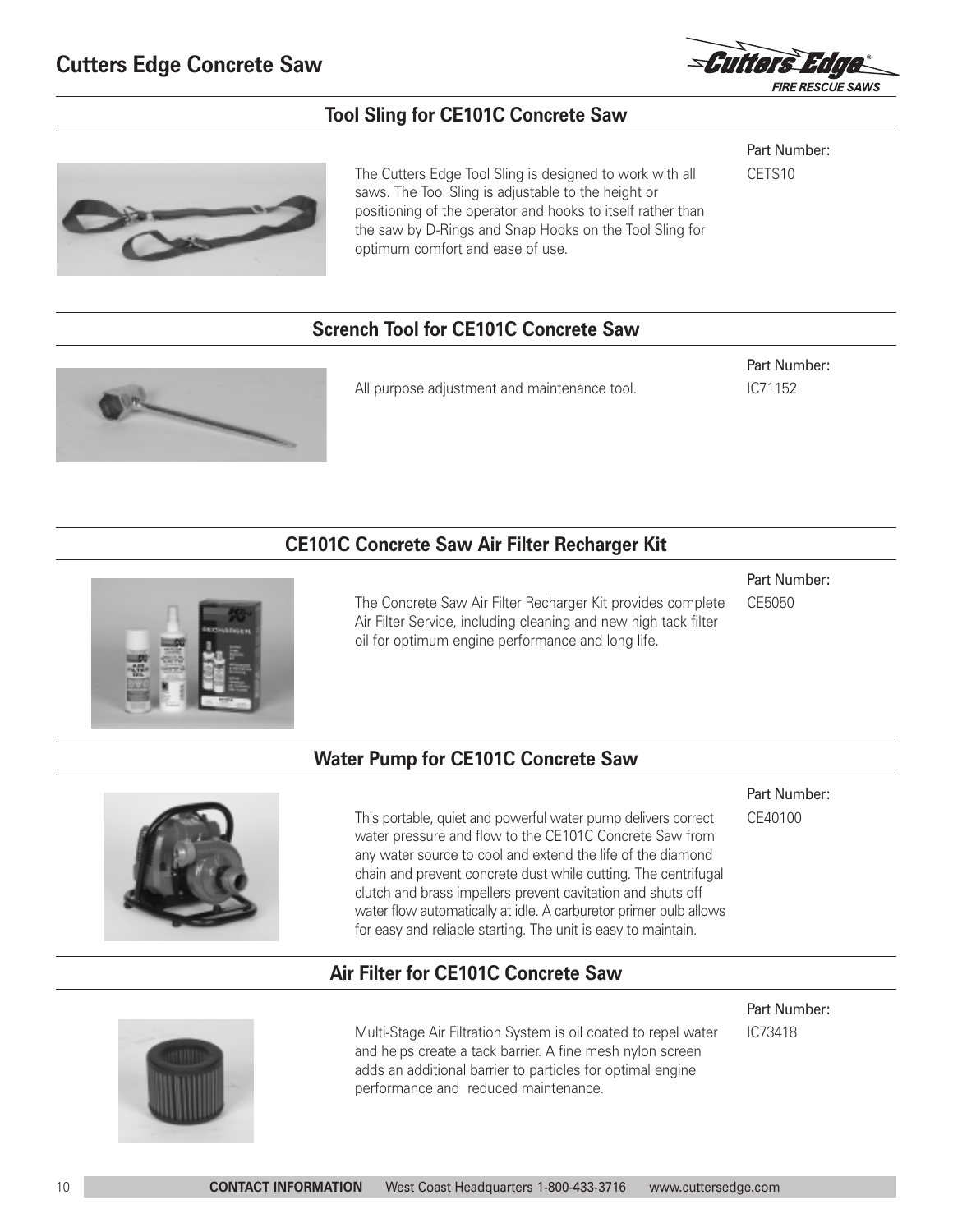

# **Spark Plug for CE101C Concrete Saw**

Replacement spark plug easy to install with Scrench Tool

Part Number: CECJ7Y

#### **Non-Aerosol Lubricant**

each use and cleaning.

This unique lubricant is designed specifically to lubricate and displace water. Must be applied to saw bar and chain after



Part Number:

CE711PT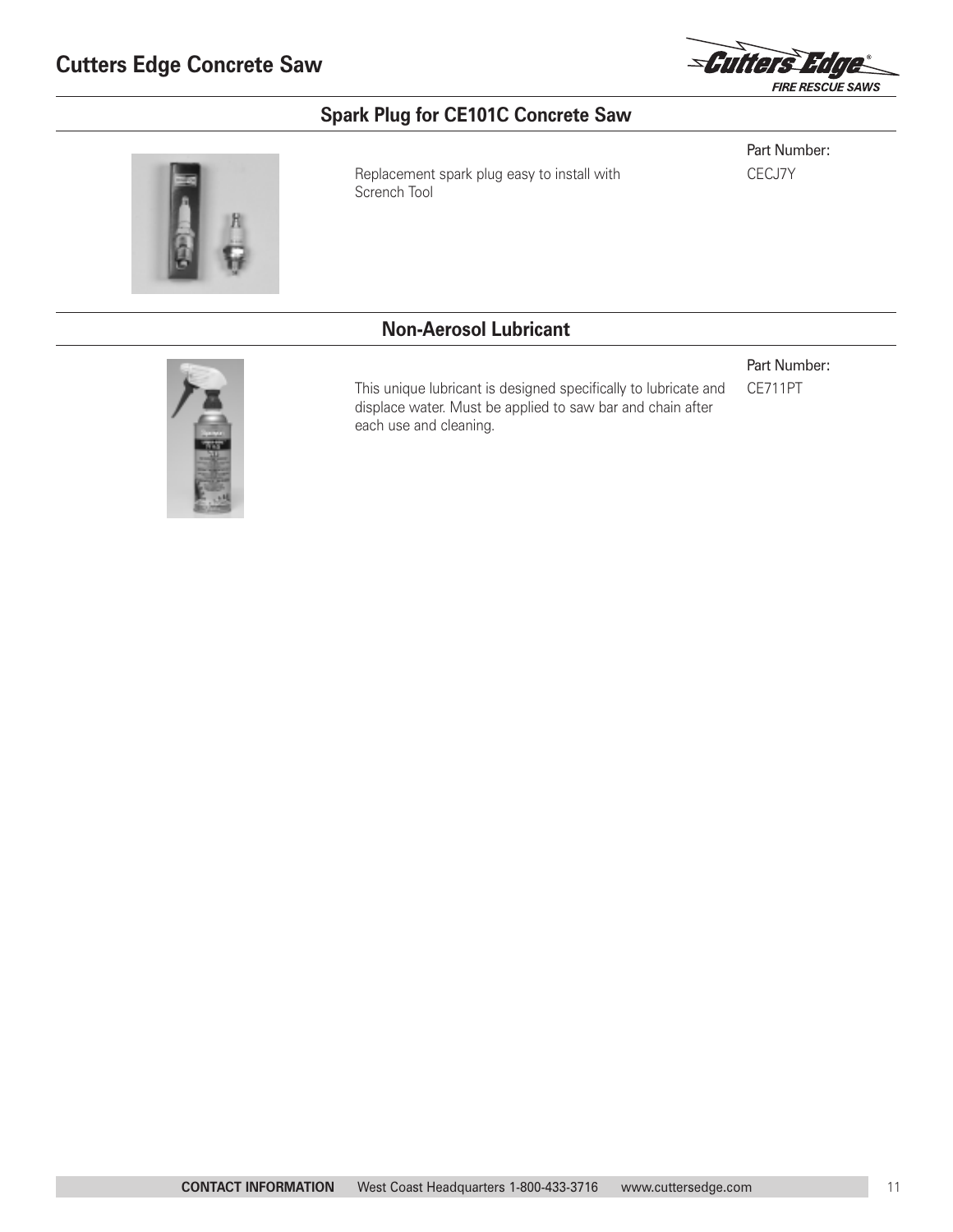

The CE735R Rotary Rescue Saw combines a 73.5cc HEMI-HEAD Piston Engine with a compensating carburetor and a unique air entrainment filtration system to deliver remarkable cutting power in any position. A higher Transmission Gear Ratio (14" - 2.87:1 and 12"- 2.50:1) produces greater mechanical advantage over the cutting workload at any RPM. The CE735R comes standard with the exclusive Black Star Diamond Blade.

#### **CE735R MULTI-CUT® Rotary Rescue Saw**



CE735R Rotary Rescue Saw is available with 12" and 14" Black Star Diamond Blade.

#### Part Numbers:

CE735R14A 14" Saw with 2.87:1 Gear Ratio CE735R12A 12" Saw with 2.50:1 Gear Ratio

#### **CE735R Black Star Diamond Blade**



The Black Star Diamond Blade cuts any material found at fire rescue sites, reduces gyroscopic effect and lasts up to 100 times longer than standard rotary saw blades. Black Star Diamond Blades have 1" Arbors.

20mm and <sup>7/8"</sup> Arbor Spacers Available.

#### Part Numbers:

CEATDR12 (12") CEATDR14 (14") CEATDR16 (16")

CECAD120 20mm Spacers CECAD178  $\frac{7}{8}$ " Spacers



Electroplating requires a much thicker bonding meterial that covers up as much as 75% of the diamond cutting edge.



*The exclusive Vacuum Brazing process utilizes a thinner bonding alloy to permanently fuse cutting diamonds to substrate yet leaves 30% more of the diamond's cutting face and edges exposed and results in faster, cooler cutting and significantly longer diamond cutting life.*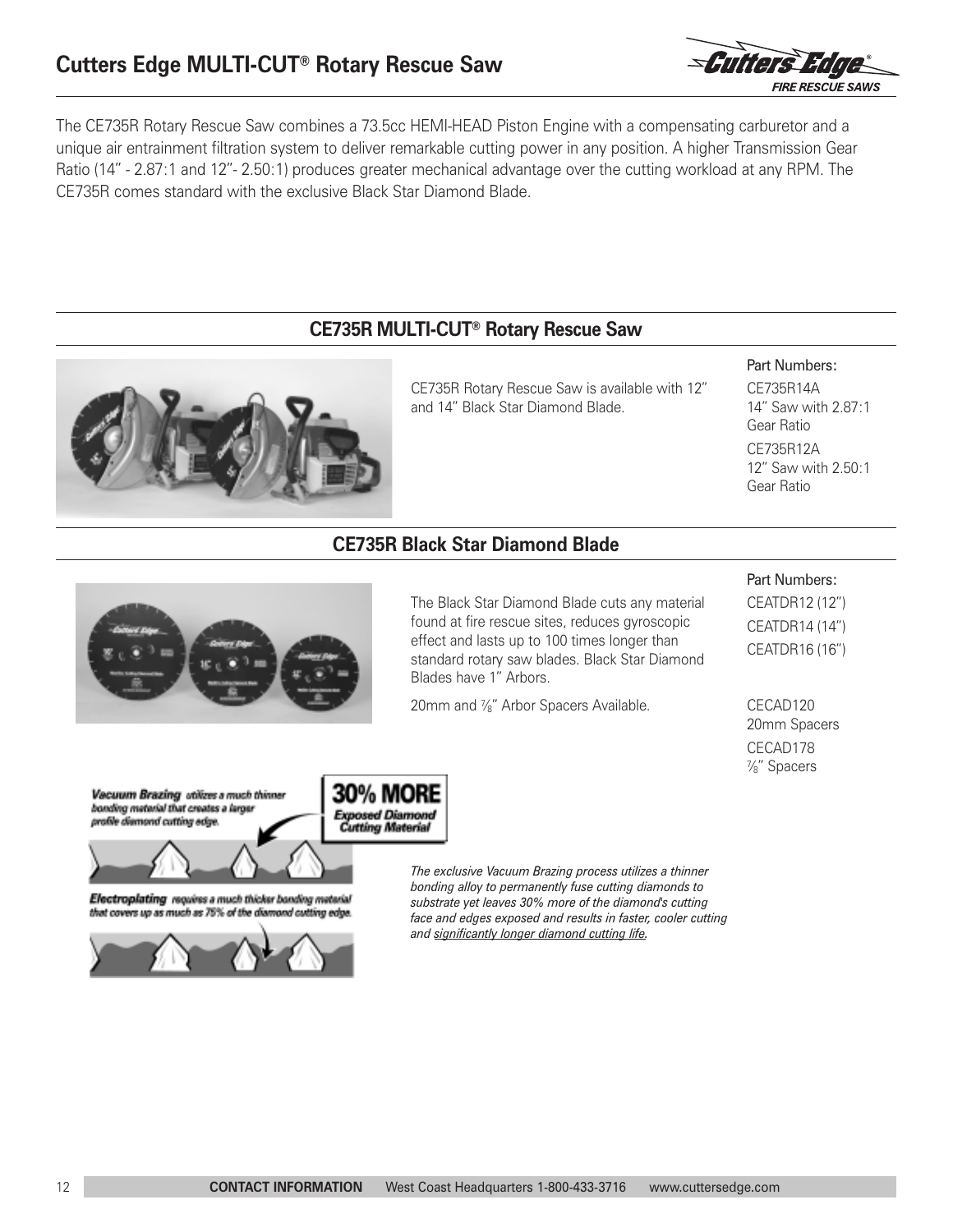

Part Number: CE735RKIT14A (14" Field Kit) CE735RKIT12A (12" Field Kit)

#### **MULTI-CUT® Rotary Rescue Saw Field Kit**



Specifications: Total Weight: 75 pounds Dimensions: 34"L x 16"W x 17"H (inches) The Cutters Edge MULTI-CUT® Rotary Rescue Saw Field Kit contains everything needed for any Rescue situation found at Fires, Building Collapses, Natural Disasters, Terrorist Attacks, Car, Bus, Train and Plane Accidents.

- (1) MULTI-CUT Rotary Rescue Saw (12" or 14") CE735R12A (12") with Black Star Diamond Blade CE735R14A (14")
- (1) 12" or 14" Black Star Diamond Blade (Spare) CEATDR12 12"
- (1) 1.25 Gallon Fuel Container CEW120
- (1) 8 oz, 2-cycle Synthetic Oil Mix (100:1) CEATC08
- (1)  $\frac{3}{4}$ " x 75 ft. MYTI-FLO Woven Water Hose CEHOSE75x75
- (1) Grease Gun 501911401
- (1) Grease Packet 503621201
- (1) Spark Plug CECJ7Y
- (1) 735R Air Filter R38010-82581
- (1) 735R Pre-Filter Wrap R38010-82311
- (1) 735R Drive Belt R38010-64130
- (1) Water Kit R80632
- (1) Tool Kit RTOOLSA
- (1) Diamond Plate Aluminum Case with custom CERSC compartments and lockable Twist-Lock Closures

CEATDR14 - 14"

#### **Tool Sling for CE735R Rotary Rescue Saw**



The Cutters Edge Adjustable Tool Sling will work on any brand or type of saw. The Tool Sling is adjustable to the height or positioning of the operator and hooks to itself rather than the saw being carried by D-Rings and Snap Hooks on the tool sling for maximum comfort and safety.

Part Number:

CETS10

**Scrench Tool for MULTI-CUT CE735R Rotary Rescue Saw**



All purpose adjustment and maintenance tool

Part Number: R72320-91410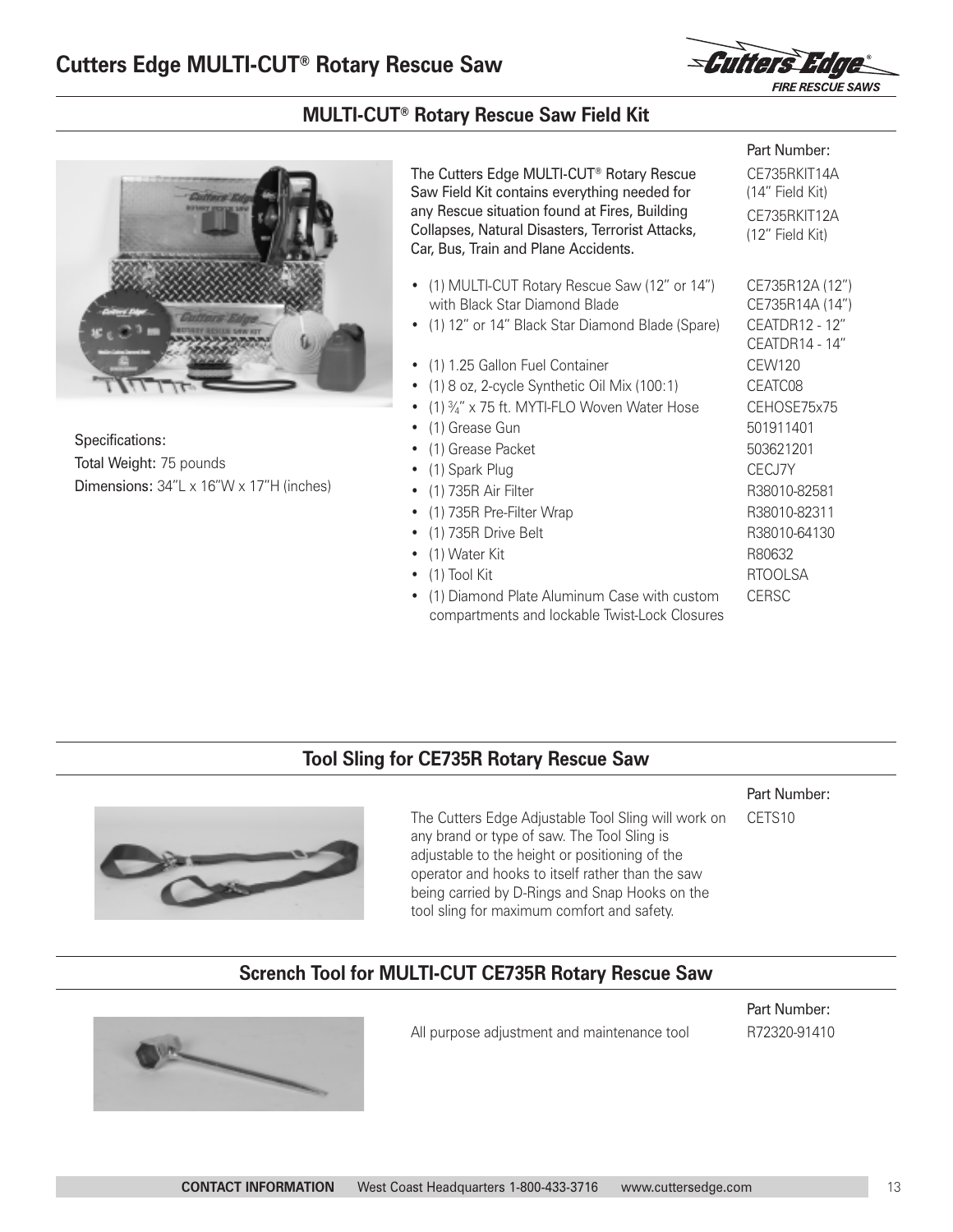

#### **Spark Plug for CE735R Rotary Rescue Saw**

Part Number: CECJ6Y



#### **Air Filter for CE735R Rotary Rescue Saw**



A sealed, Multi-Stage Air Filter with 250 square inch surface area and a foam pre-wrap filter for maximum engine protection and lower maintenance.

Part Number: R38010-82581

#### **Pre-Wrap Filter for CE735R Rotary Rescue Saw Air Filter**



Pre-filter protects air filter from particles to enhance protection of engine and reduce maintenance. Easy to clean and replace.

Part Number: R38010-82311

#### **Drive Belt for CE735R Rotary Rescue Saw**

Part Number: R38010-64130

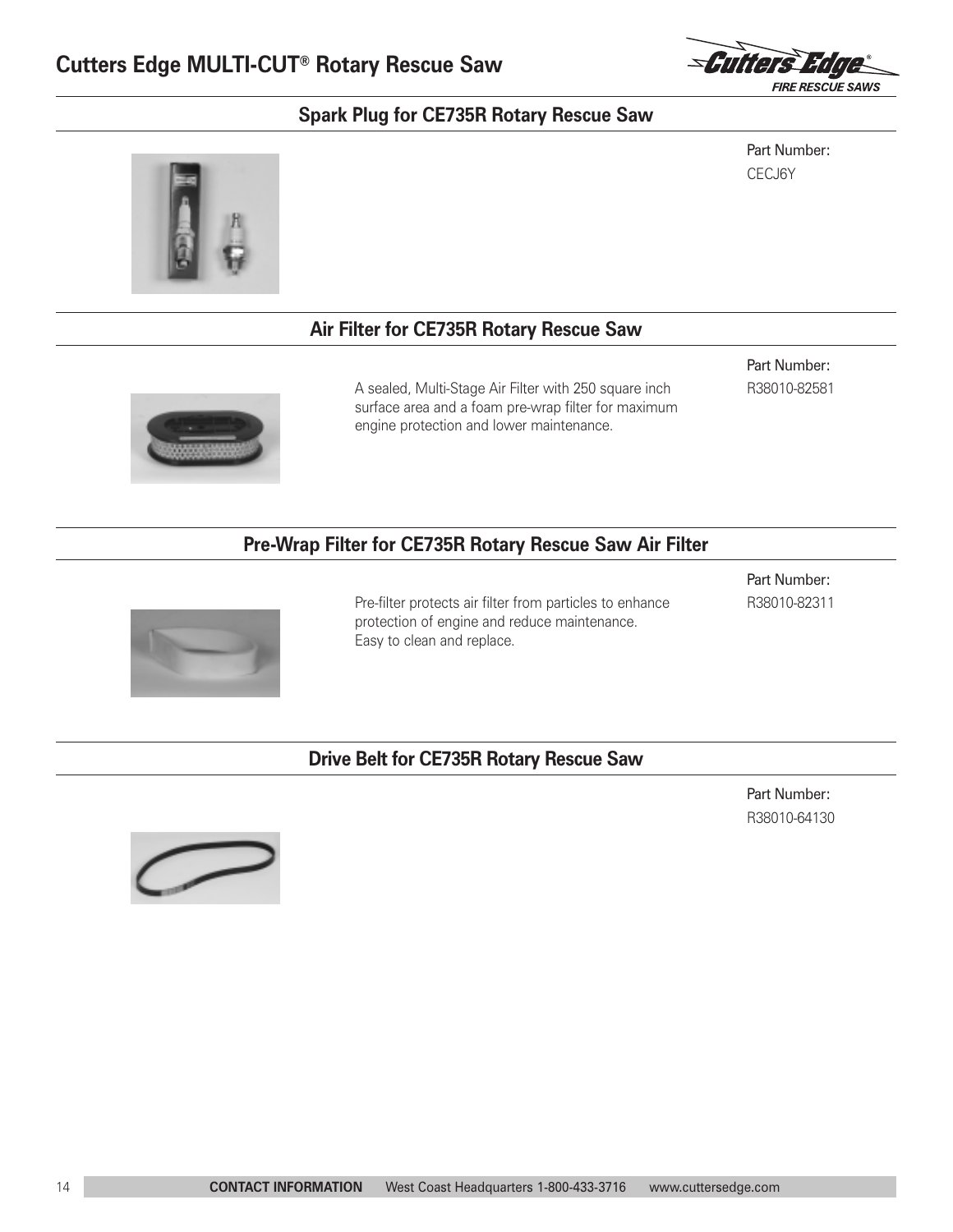

# **Cutters Edge MULTI-CUT® Fire Rescue Saw Field Kit**



Specifications: Kit Container Dimensions: 41L x 15W x 14H (inches) Total Kit Weight: 70 pounds

| Includes everything needed for Fire Rescue Cutting<br>in any circumstances.                                                                       | Part Numbers:<br>CE2171MCKD6A<br>CE2171MCKD8A              |
|---------------------------------------------------------------------------------------------------------------------------------------------------|------------------------------------------------------------|
| Diamond Plate Aluminum Field Case with custom<br>compartments to hold kit parts securely in place<br>plus lockable Twist-Lock Closures. (CESCMCK) | <b>CESCMCK</b>                                             |
| Operation Maintenance Manuals and Warranty                                                                                                        | CEOM2100                                                   |
| 1 MULTI-CUT® Fire Rescue Saw with BULLET®<br>Chain and Tool-Less Guard/Depth Gauge 16" or<br>20" lengths                                          | CE2171RSD6A (16")<br>CE2171RSD8A (20")                     |
| Complete Tool Kit:<br>- Grease Gun<br>- Grease Packet<br>- Air Filter<br>- Pre-Wrap Filter                                                        | 501911401<br>503621201<br><b>CERU2100</b><br>CEPW6571      |
| - 1 Foam Filter Dressing for Air Filter<br>and Pre-Filter<br>$-1$ - 8oz 2-cycle Oil (100:1)<br>- 1- CJ7Y Spark Plug<br>- 1 Saw Sling Carry Strap  | CEUFF104<br>CEATCO <sub>8</sub><br><b>CECJTY</b><br>CETS10 |
| - 1¼ Gallon Fuel Container<br>- 1 BULLET <sup>®</sup> Chain (spare)                                                                               | <b>CEW120</b><br>CEBUL56A - 16"<br>CEBUL66A - 20"          |
| - 2 Tree Cutting Chains                                                                                                                           | CE27-56A - 16"<br>CE27-66A - 20"                           |
| – 3 Quarts Bar & Chain Oil<br>- 2 Guide Bar Attachment Nuts                                                                                       | CEABC01<br>503220001                                       |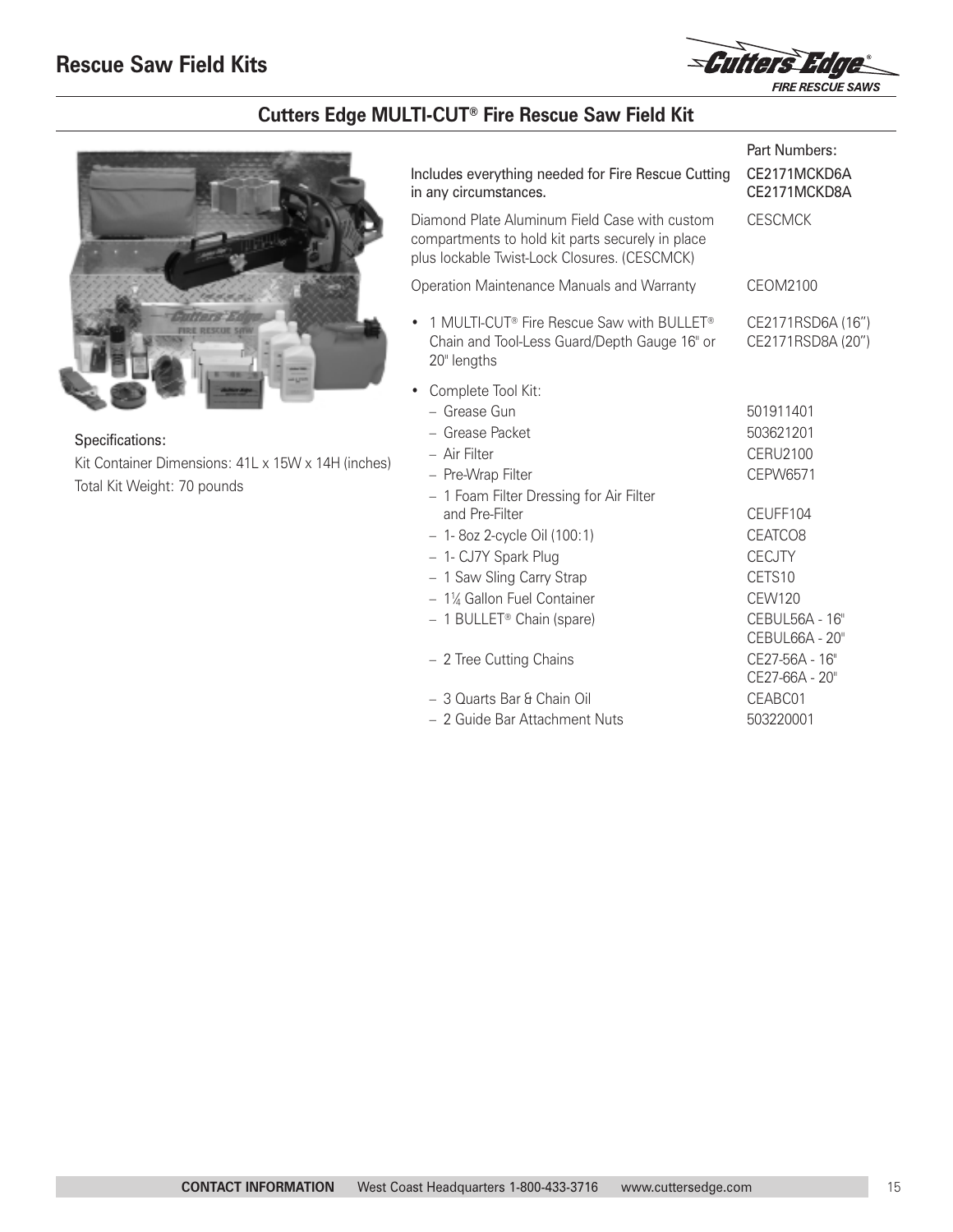

# **CE101C Concrete Sawing Field Kit**



Specifications: Total Weight: 130 pounds Dimensions: 45L x 19W x 19H (inches)

|                                                                                                                                                                    | Part Numbers:                            |
|--------------------------------------------------------------------------------------------------------------------------------------------------------------------|------------------------------------------|
| 24-piece Field Kit includes everything needed<br>for concrete cutting anywhere, using any water<br>source available.                                               |                                          |
| Kits contain 12" or 14" CE101C Concrete Saw<br>16" Concrete Saw Kit currently not available                                                                        | CECSK12A<br>CECSK14A                     |
| Diamond Plate Aluminum Case with dividers,<br>٠<br>pull-out tray and lockable Twist-Lock Closures                                                                  | <b>CESCCSK</b>                           |
| • 1 CE101C 14" or 16" Gasoline Powered<br>Concrete Cutting Chainsaw with GCP<br>Premium SealPro <sup>™</sup> Diamond Chain                                         | CE101C14A (14")<br>CE101C16A (16")       |
| • (1) CE 40-100 Water Pump                                                                                                                                         | CE40-100                                 |
| • (1) $\frac{1}{2}$ " x 8 ft. Suction Hose                                                                                                                         | CESH15X8                                 |
| • (1) $\frac{1}{2}$ " Check Valve (Foot Valve)                                                                                                                     | CEFV15                                   |
| • (1) Hand Priming Pump                                                                                                                                            | <b>CFHPP</b>                             |
| • (1) $\frac{1}{2}$ " Thread Protector (npsh)                                                                                                                      | CFTP15                                   |
| • (1) $1\frac{1}{2}$ " (npsh) Female x $\frac{3}{4}$ " (ght)*<br>Male Adapter/Thread Protector                                                                     | CEFM15X75                                |
| • (1) $1\frac{1}{2}$ " (npsh) Female x $1\frac{1}{2}$ " (nst) Male Adapter                                                                                         | CEFM15X15                                |
| • (1) $\frac{3}{4}$ " x $\frac{3}{4}$ " FHT Brass Hose to Hose Connector                                                                                           | CFFF75X75                                |
| • (1) $\frac{3}{4}$ " x 25 ft. 250 psi Myti-Flo Woven Hose                                                                                                         | CEHOSE75x25                              |
| • (1) $\frac{3}{4}$ " x 75 ft. 250 psi Myti-Flo Woven Hose                                                                                                         | CEHOSE75X75                              |
| $(1)$ 2 $\frac{1}{2}$ " Female x $\frac{3}{4}$ ' (ght)* Male Adapter<br>٠                                                                                          | CEFGHT25X75                              |
| • (1) $1\frac{1}{2}$ " Female x $\frac{3}{4}$ ' (ght)* Male Adapter                                                                                                | CEFGHT15X75                              |
| 1" Female x 3/4"(ght)* Male Adapter<br>٠                                                                                                                           | CEFGHT10X75                              |
| • (1) Hydrant Wrench                                                                                                                                               | <b>CEHYD</b>                             |
| • (1) 11/4 Gallon Fuel Container (UL Approved)                                                                                                                     | <b>CEW120</b>                            |
| • (1) 3 Gallon Fuel Container (UL Approved) with<br>6 ft. Fuel Line Primer Bulb and Quick Connect<br>Connectors, for up to 12 hours of Full Load<br>Pump Operation | CE620003-Container<br>CE180050 Fuel Line |
| (1) 8 oz Bottle - Cutters Edge 2-cycle Oil Mix<br>(makes 6 gallons of fuel)                                                                                        | CEATC08                                  |
| (1) Air Filter Recharger Kit                                                                                                                                       | CE5050                                   |
| (1) Spray Can of Lubricant/Water Displacer<br>٠                                                                                                                    | CE711FT                                  |
| (1) Tool Kit<br>٠                                                                                                                                                  | IC73249A                                 |
| (1) Safety Goggles                                                                                                                                                 | <b>ICSGCSK</b>                           |
| (1) Hearing Protector                                                                                                                                              | <b>CEHPCSK</b>                           |
|                                                                                                                                                                    |                                          |

\* (ght) Garden Hose Thread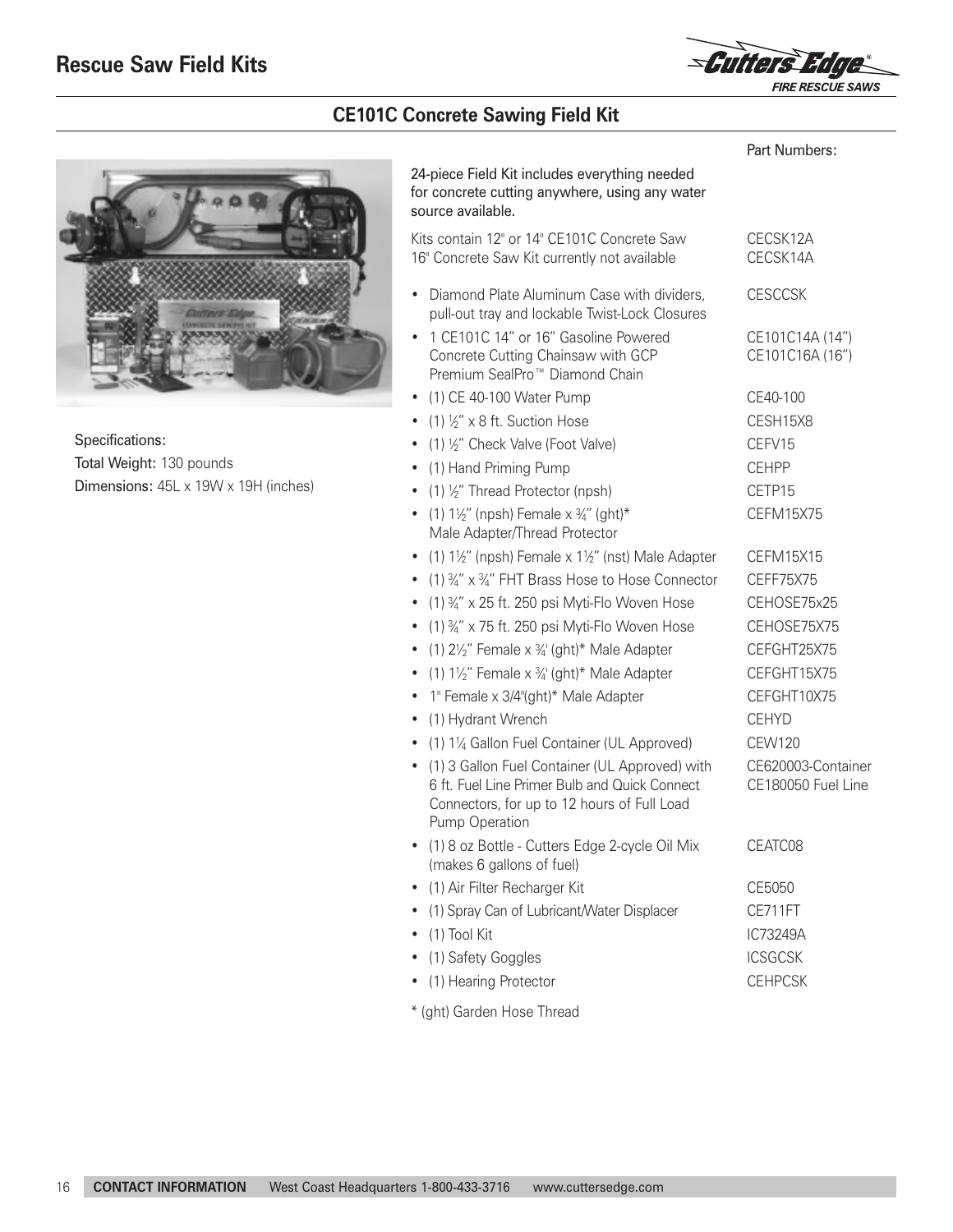

Part Number: CE735RKIT14A (14" Field Kit) CE735RKIT12A (12" Field Kit)

CEATDR14 - 14"

#### **MULTI-CUT® Rotary Rescue Saw Field Kit**



Specifications: Total Weight: 75 pounds Dimensions: 34"L x 16"W x 17"H (inches) The Cutters Edge MULTI-CUT® Rotary Rescue Saw Field Kit contains everything needed for any Rescue situation found at Fires, Building Collapses, Natural Disasters, Terrorist Attacks, Car, Bus, Train and Plane Accidents.

- (1) MULTI-CUT Rotary Rescue Saw (12" or 14") CE735R12A (12") with Black Star Diamond Blade CE735R14A (14")
- (1) 12" or 14" Black Star Diamond Blade (Spare) CEATDR12 12"
- (1) 1.25 Gallon Fuel Container CEW120
- (1) 8 oz, 2-cycle Synthetic Oil Mix (100:1) CEATC08
- (1)  $\frac{3}{4}$ " x 75 ft. MYTI-FLO Woven Water Hose CEHOSE75x75
- (1) Grease Gun 501911401
- (1) Grease Packet 503621201
- 
- 
- 
- 
- 
- 
- (1) Diamond Plate Aluminum Case with custom CERSC compartments and lockable Twist-Lock Closures

• (1) Spark Plug CECJ7Y • (1) 735R Air Filter R38010-82581 • (1) 735R Pre-Filter Wrap R38010-82311 • (1) 735R Drive Belt R38010-64130 • (1) Water Kit R80632 • (1) Tool Kit RTOOLSA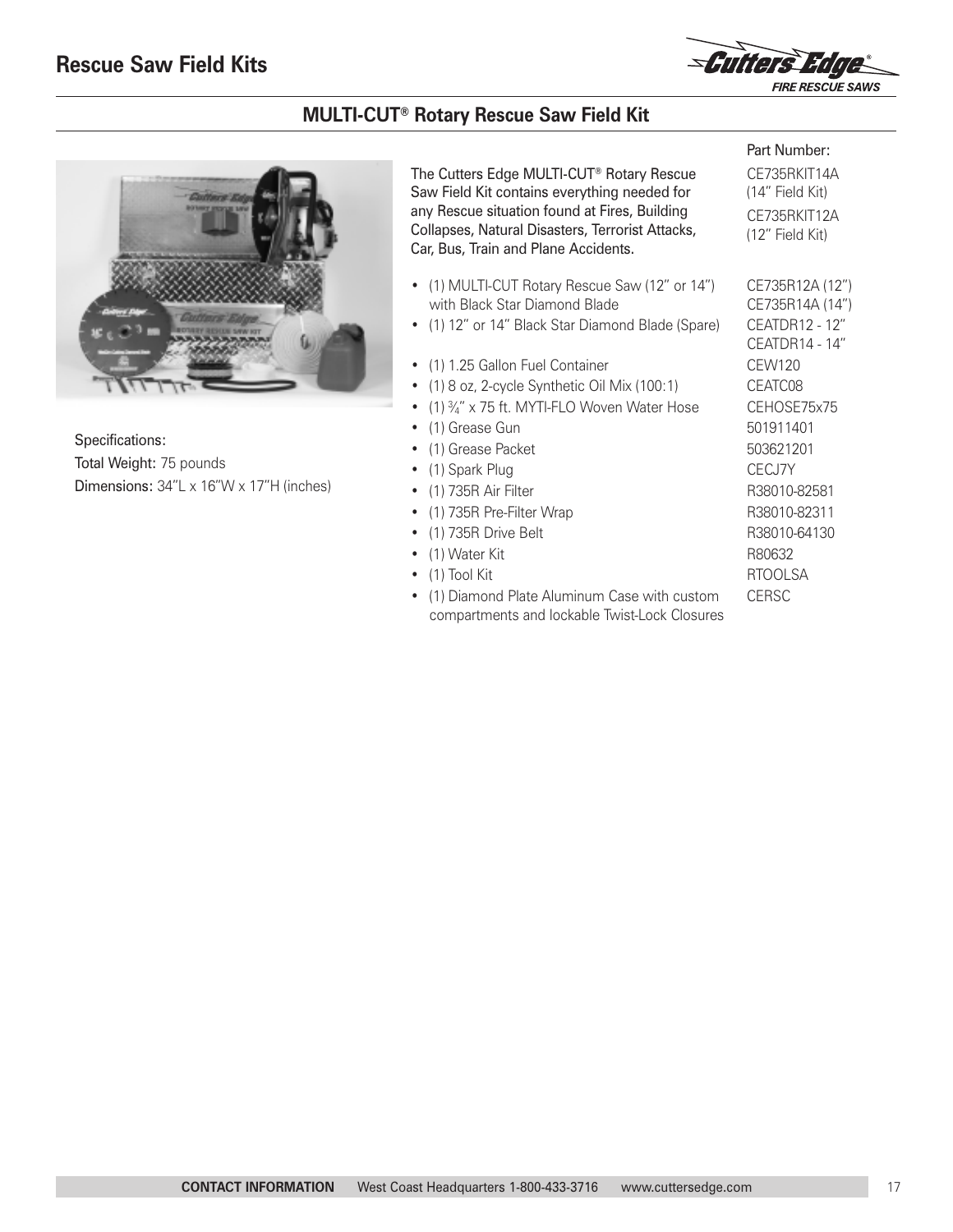# **Replacement Parts**



#### **Cutters Edge Guide Bars For All MULTI-CUT® Fire Rescue Saws**



High strength Steel Alloy Guide Bar Available in 12", 16" and 20" lengths.

Part Numbers: CE2063ST (20") CE1663ST (16") CE1263ST (12")

#### **CE101C Concrete Saw Guide Bar**



The internally water cooled guide bar provides longer life and smoother operation. Concrete Saw Guide Bars are available in 14" and 16" lengths.

#### Part Numbers:

IC71600 16" Guide Bar IC70825 14" Guide Bar

#### **Cutters Edge D8 Tool-Less Guard/Depth Gauge Kit For 2100 Series MULTI-CUT® Fire Rescue Saws**



Cutters Edge D8 Tool-Less Guard/Depth Gauge installs and removes quickly and easily without tools and adjusts in seconds, even with gloves on. The Guard/Depth Gauge provides maximum operator safety and prevents cutting deeper than necessary.

Part Number:

CE2100-D8KITA (D8) For 20" Guide Bar

# **Cutters Edge D6 Tool-Less Guard/Depth Gauge Kit For 2100 Series MULTI-CUT® Fire Rescue Saws**



Cutters Edge D6 Tool-Less Guard/Depth Gauge installs and removes quickly and easily without tools and adjusts in seconds, even with gloves on. The Guard/Depth Gauge provides maximum operator safety and prevents cutting deeper than necessary.

#### Part Number:

CE2100-D6KITA (D6) For 16" Guide Bar

#### **Universal Guard Depth/Gauge**



The Cutters Edge Universal Guard/Depth Gauge fits all brands, models and sizes of chainsaws and installs quickly and easily to enhance operator safety and increase the ease and speed of cutting. The Kit includes instructions, two cobalt drill bits and an Allen Wrench. Just drill two holes, screw in one screw and you are ready to cut.

#### Part Numbers: **CEUNIKITA**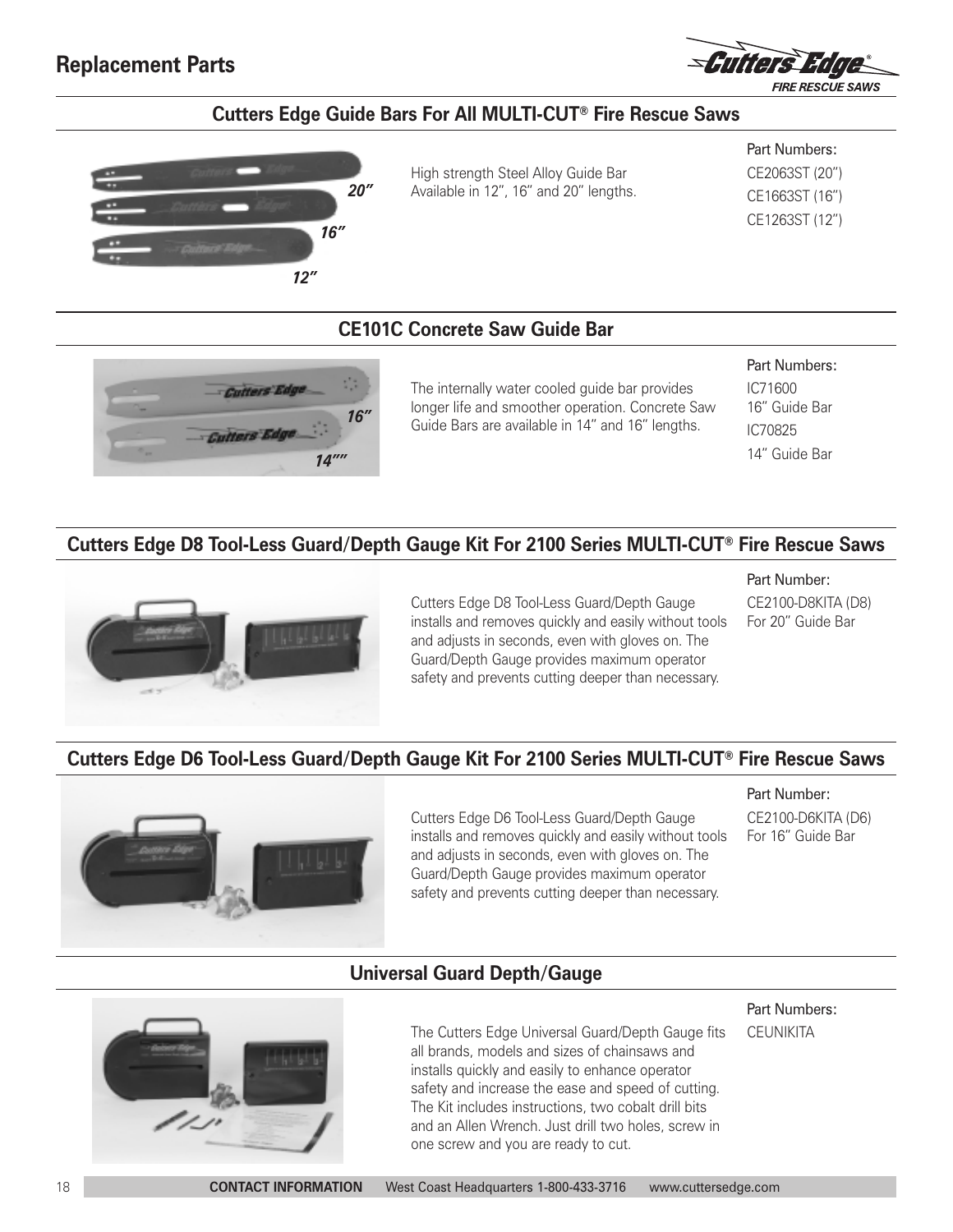

#### **Cutters Edge Carbide Tipped BULLET® Chain**



The Cutters Edge BULLET® Chain is designed specifically for Fire Department ventilation, forcible entry and rescue operations. It lasts up to 20 times longer than standard chains and certified tests show it is the safest chain made, virtually eliminating kickback.

Part Numbers: CEBUL66A (20" Chain Loop) CEBUL56A (16" Chain Loop) CEBUL48A (12" Chain Loop)



CEBULX25A (25 Ft.) CEBULX50A (50 Ft.) CEBULX100A (100 Ft.)



Cutters Edge BULLET® Chain is also available in Continuous Reels with the parts needed (pre-sets and tie straps) to make chain loops.

# **Tools Needed for Making BULLET® Chain Loops from Rolls**



Chain Spinner and BULLET® Chain Anvil and Chain Breaker

Part Numbers: CECS1025E (Chain Spinner)

CECB1020E (Chain Breaker)

CEANVBUL (BULLET® Chain Anvil)



**Tree Cutting Chain**

Tree Cutting Chain available in 12, 16 and 20" lengths.

.404 Pitch/.063 Gauge for Cutters Edge Saws to replace the BULLET® Chain for faster tree cutting. Part Numbers:

CE27-48A (12") CE27-56A (16")

CE27-66A (20")

### **GCP SealPro™ Diamond Chain for CE101C Concrete Saw**



The GCP SealPro™ Diamond Chain has the largest cutting diamond segment available for a gasoline powered chainsaw and cuts reinforced concrete up to 16-inches thick plus a wide range of materials like masonry brick, concrete block, natural stone and abrasive concrete.

#### Part Numbers:

IC71694 (16" GCP SealPro™ Diamond Chain) IC71688 (14" GCP SealPro™ Diamond Chain)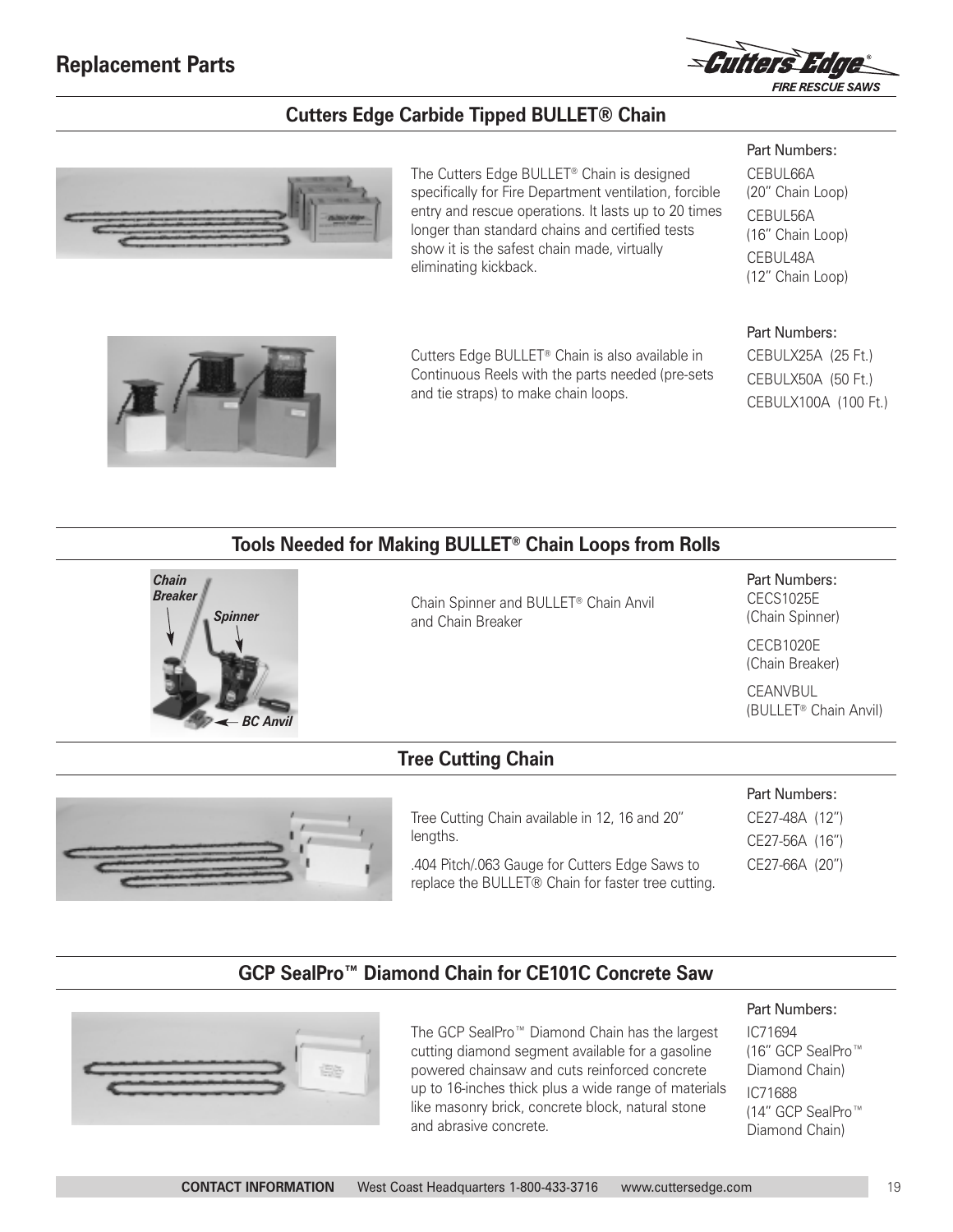

#### **CE735R Black Star Diamond Blade**



The Black Star Diamond Blade cuts any material found at fire rescue sites, reduces gyroscopic effect and lasts up to 100 times longer than standard rotary saw blades. Black Star Diamond Blades have 1" Arbors.

20mm and <sup>7/8"</sup> Arbor Spacers Available.

#### Part Numbers: CEATDR12 (12") CEATDR14 (14") CEATDR16 (16") CECAD120 (20mm Spacers) CECAD178 ( 7⁄8" Spacers)

Part Numbers: CETS10

#### **Tool Sling**



The Cutters Edge Tool Sling is designed to work with all saws. The Tool Sling is adjustable to the height or positioning of the operator and hooks to itself rather than the saw by D-Rings and Snap Hooks on the Tool Sling for optimum comfort and ease of use.

# **Spark Plug for CE2171/2165 MULTI-CUT® Fire Rescue Saws**



Replacement spark plug easy to install with Scrench Tool

Part Number: CECJ7Y

# **Spark Plug for CE101C Concrete Saw**



Replacement spark plug easy to install with Scrench Tool

Part Number: CECJ7Y

#### **Spark Plug for CE735R Rotary Rescue Saw**



Replacement spark plug easy to install with Scrench Tool

Part Number: CECJ6Y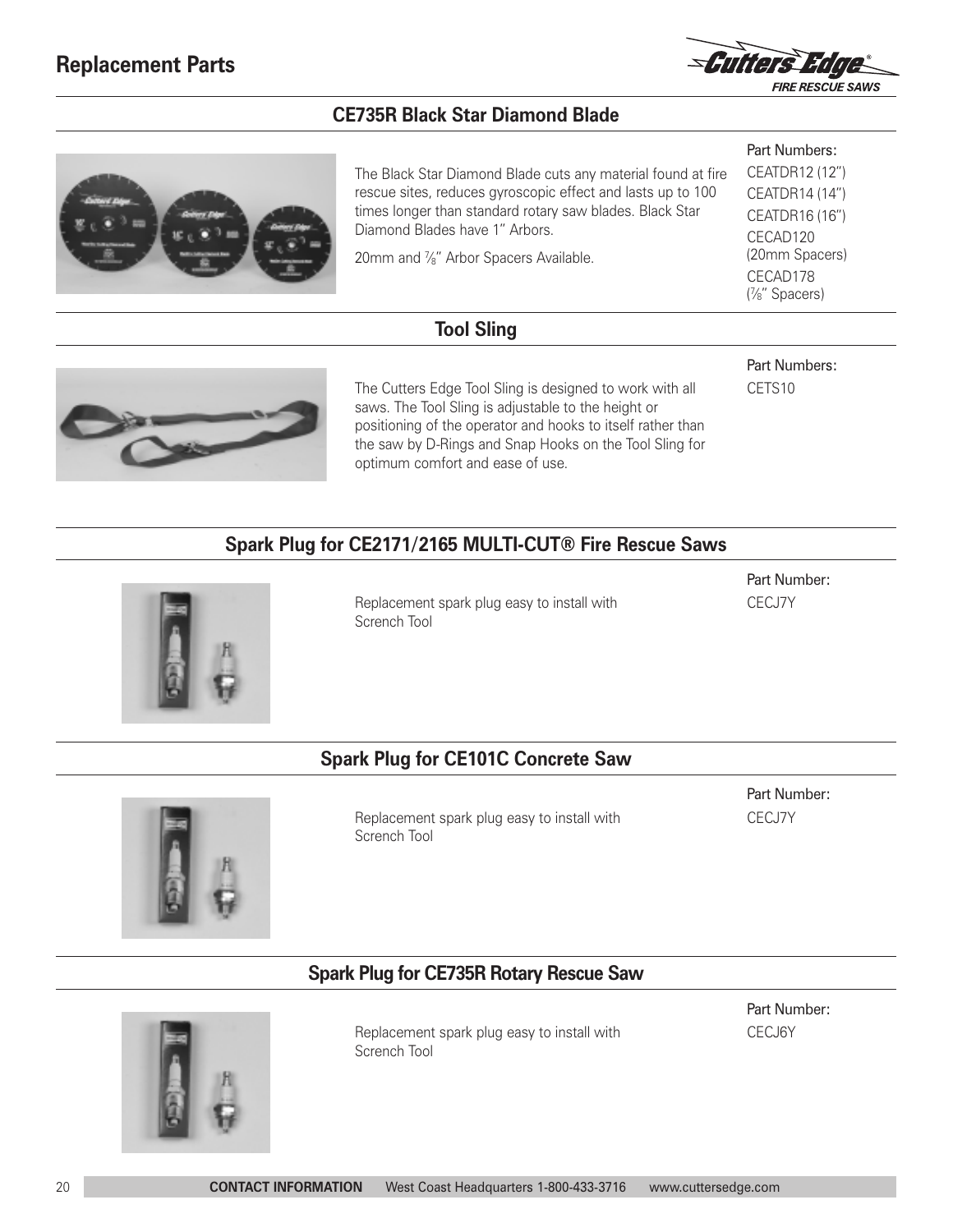# **Replacement Parts**



#### **Scrench Tool For Cutters Edge MULTI-CUT® Fire Rescue Saws**



All purpose adjustment and maintenance Tool for 2100 Series MULTI-CUT® Fire Rescue Saws.

Part Number: 501691701

*Flat Blade*

#### **Scrench Tool For Cutters Edge 600 & 2000 Series MULTI-CUT® Fire Rescue Chainsaws**



*Allen Head Ball Driver* 

All purpose adjustment and maintenance Tool for Older Series 600 and 2000 MULTI-CUT® Fire Rescue Saws.

Part Numbers: CE2000-12DA

#### **Scrench Tool for CE101C Concrete Saw**



All purpose adjustment and maintenance tool for all Cutters Edge CE101C Concrete Chainsaws.

Part Number: IC71152

#### **Scrench Tool for MULTI-CUT CE735R Rotary Rescue Saw**



All purpose adjustment and maintenance tool for CE735R Rotary Rescue Saw.

Part Number: R72320-91410

Part Numbers:

#### **Maintenance Wall Poster for 2100 Series MULTI-CUT® Fire Rescue Saws**



32" x 48" Poster provides visual step-by-step maintenance procedures for proper maintenance of 2100 Series MULTI-CUT® Fire Rescue Saw. Poster is laminated to protect it when hung over cleaning repair and maintenance bench. *Maintenance Poster also available for 2000 Series Saws* CEPOSTER-2100 CEPOSTER-2000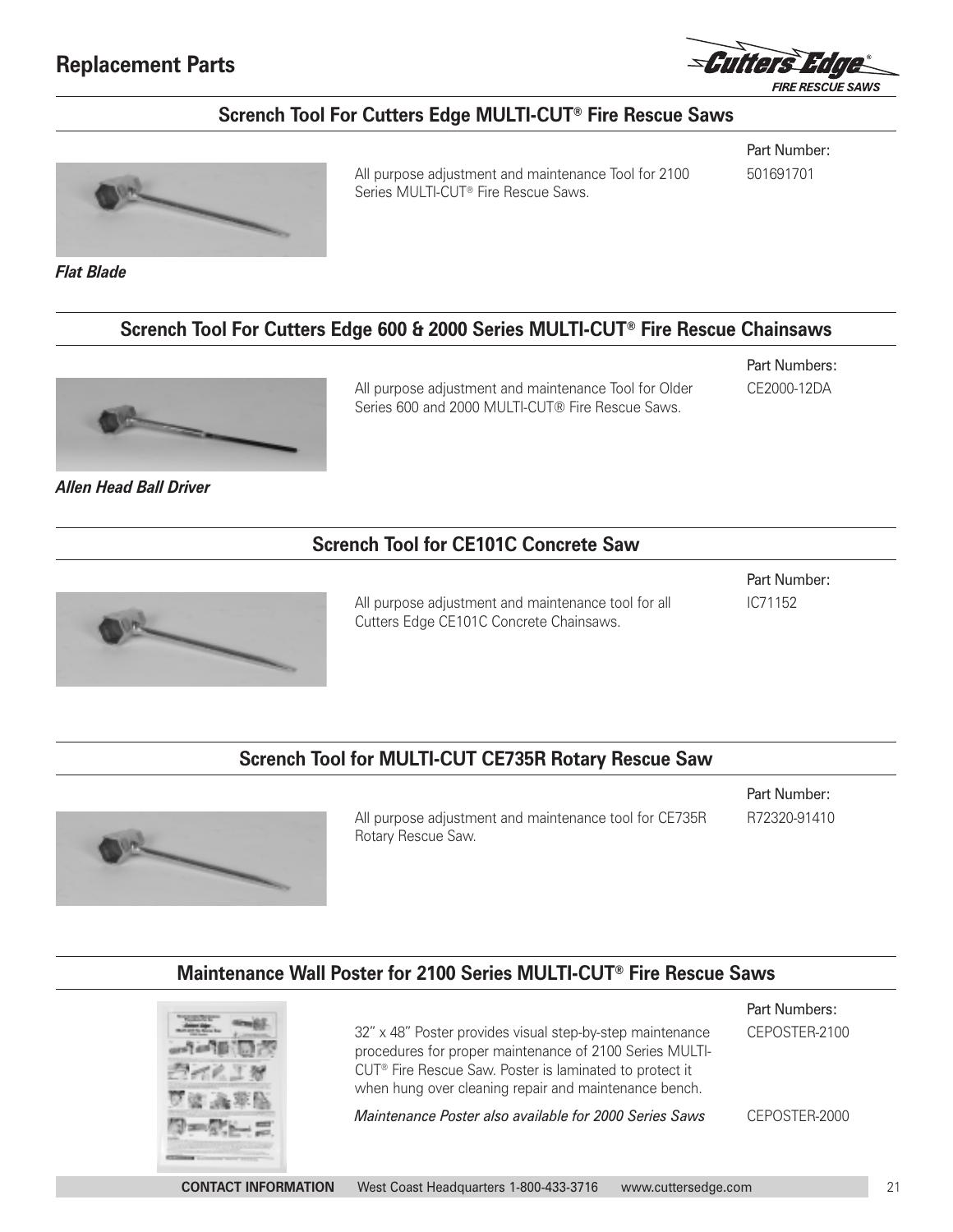

Part Number: CERU2100

### **Four-Stage Air Filter For All Cutters Edge MULTI-CUT® Fire Rescue Chainsaws**



Cutters Edge exclusive Air Filtration System has 211.4 square inches of surface area, enabling Cutters Edge Fire Rescue Saws to run up to 12 times longer than other saws in the hot, smoky fireground conditions. Filters out particles less than 1 micron in size.

#### **Pre-Filter Cover For 4-Stage Air Filter**



Pre-filter goes over the Four-Stage Multi-Filter and is designed to stop larger particles and enhance effectiveness of main filter to protect engine and reduce maintenance.

Part Number: CEPW6571

#### **Air Filter for CE101C Concrete Saw**



Multi-Stage Air Filtration System is oil coated to repel water and helps create a tack barrier. A fine mesh nylon screen adds an additional barrier to particles for optimal engine performance and reduced maintenance.

Part Number:

IC73418

#### **Air Filter for CE735R Rotary Rescue Saw**



A sealed, Multi-Stage Air Filter with 250 square inch surface area and a foam pre-wrap filter for maximum engine protection and lower maintenance.

Part Number: R38010-82581

#### **Pre-Wrap Filter for CE735R Rotary Rescue Saw**



Pre-filter protects air filter from particles to enhance protection of engine and reduce maintenance. Easy to clean and replace.

Part Number: R38010-82311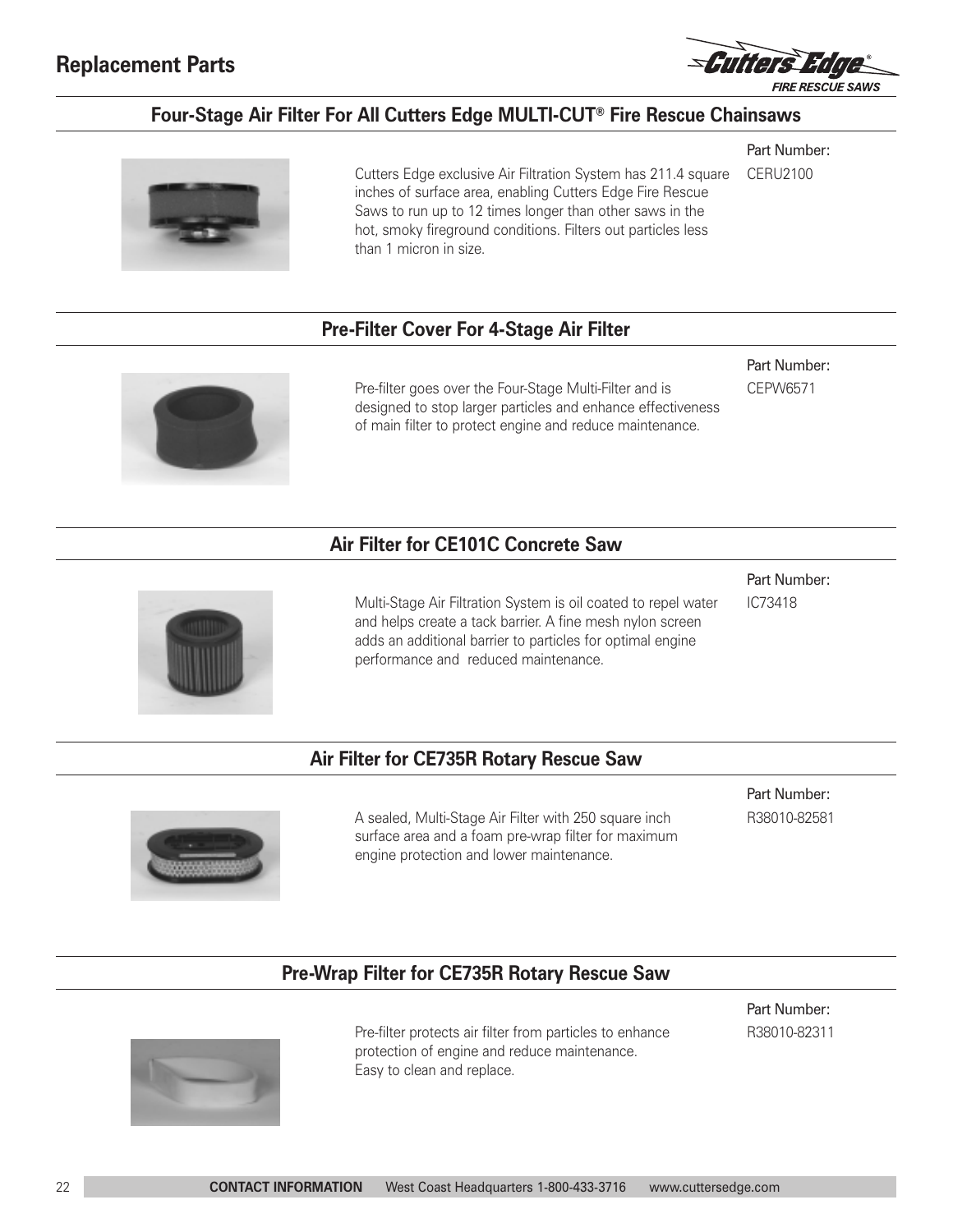

#### **Drive Belt for CE735R Rotary Rescue Saw**

Part Number: R38010-64130



#### **CE101C Concrete Saw Air Filter Recharger Kit**

#### Part Number:

The Concrete Saw Air Filter Recharger Kit provides complete Air Filter Service, including cleaning and new high tack filter oil for optimum engine performance and long life.

CE5050

#### **Water Pump for CE101C Concrete Saw**



This portable, quiet and powerful water pump delivers correct water pressure and flow to the CE101C Concrete Saw from any water source to cool and extend the life of the diamond chain and prevent concrete dust while cutting. The centrifugal clutch and brass impellers prevent cavitation and shuts off water flow automatically at idle. A carburetor primer bulb allows for easy and reliable starting. The unit is easy to maintain.

# **Cutters Edge Bar & Chain Oil**



Cutters Edge High Tack, Anti-Sling and Anti-Corrosion Bar & Chain Oil is an all-season lubricant for saw bars and chain and is designed specifically for the harsh fireground environment. Provides superior lubrication and protections for all makes and models of chainsaws.

#### Part Number:

CE40100

Part Number:

Part Number: CEATC08

CEATC08CA

2-Cycle Oil

8 ounce Plastic Bottle

Case of 12 - 8 ounce Plastic Bottles of Cutters Edge Synthetic

CEABC01 1 Quart Bottle of Bar & Chain Oil CEABC01CA Case of 12 - 1 Quart Plastic Bottles

#### **Cutters Edge Synthetic 2-Cycle Oil (100:1)**



A premium synthetic oil designed to provide superior lubrication and optimum performance for all Cutters Edge Fire Rescue Saws and all 2-cycle engines used in the Fire Rescue Industry. Also provides superior lubrication and performance for all makes and models of chainsaws. One 8-ounce bottle mixes 6 gallons of fuel.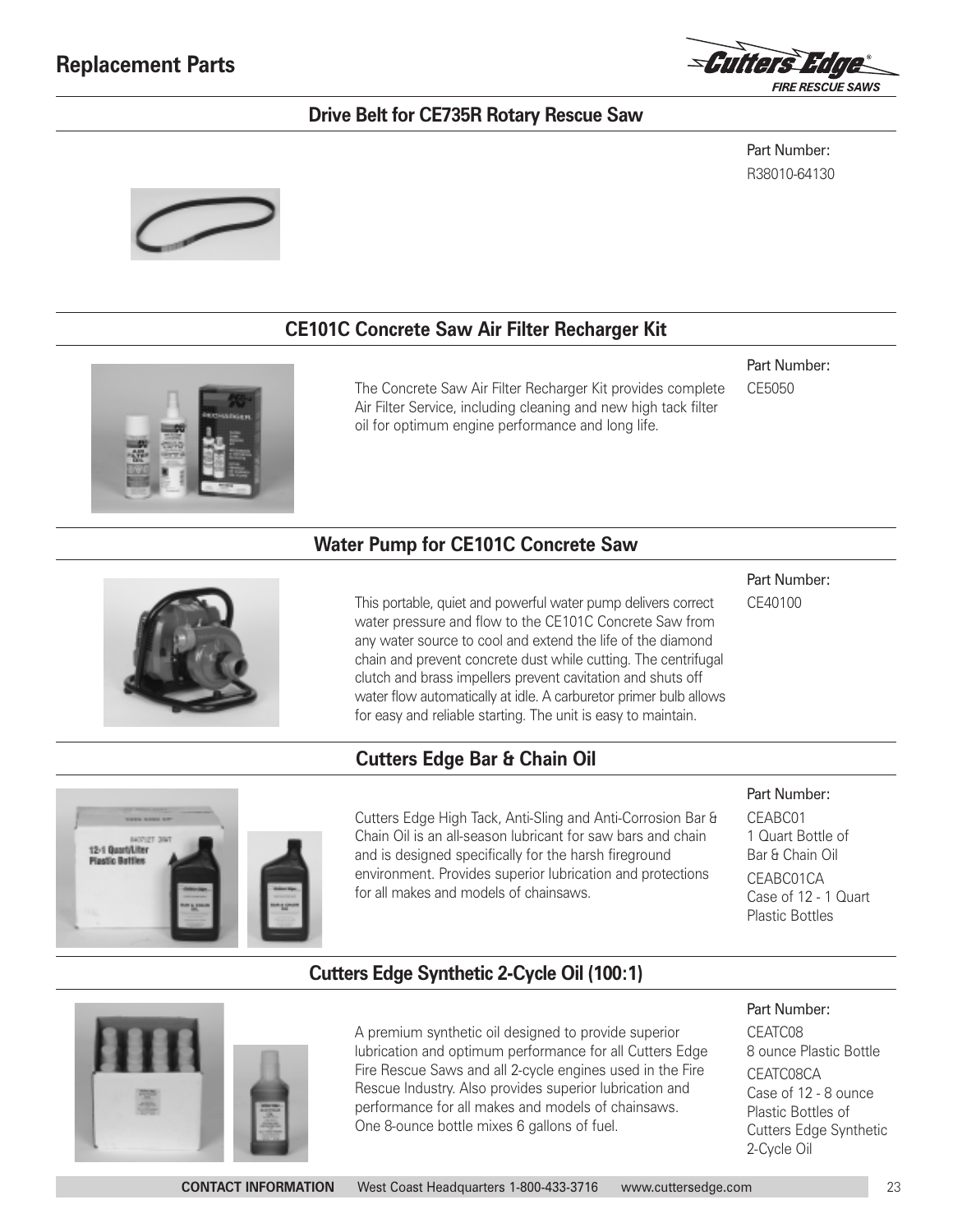

# **Non-Aerosol Lubricant**



This unique lubricant is designed specifically to lubricate CE711PT and displace water. Must be applied to saw bar and chain after each use and cleaning.

Part Number: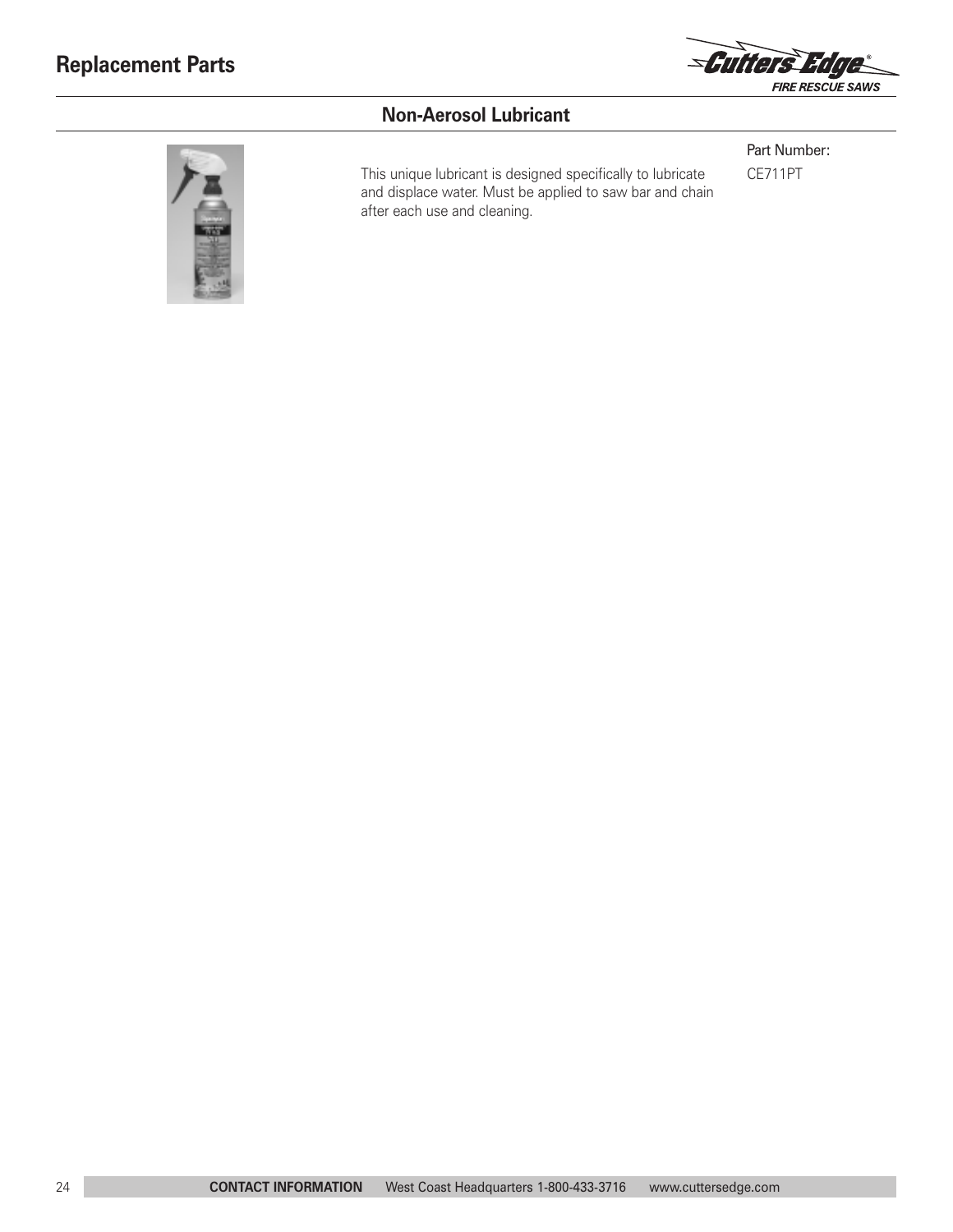

#### **Cutters Edge Sawing Gloves**

Tan Deerskin Leather with Black Trim and Adjustable Velcro Closure. Available in S,M,L, XL (Specify)

Part Number: **CEGLOVE** 

Part Number: CETEE

#### **Cutters Edge Logo Tee Shirts**



All cotton T-Shirts feature Cutters Edge logo on the front and back. Available in White, Dark Blue and Gray in S, M, L, XL, XXL and XXXL. Specify size and color.

# **Cutters Edge Logo Ball Cap**



Adjustable and available in Dark Blue with Full-color Cutters Edge logo in S/M or L/XL. Specify size.

Part Number: CECAP

#### **Cutters Edge Knit Cap**



One size fits all wool stretch cap available in Dark Blue and features Red Cutters Edge logo.

Part Number: CEKCAP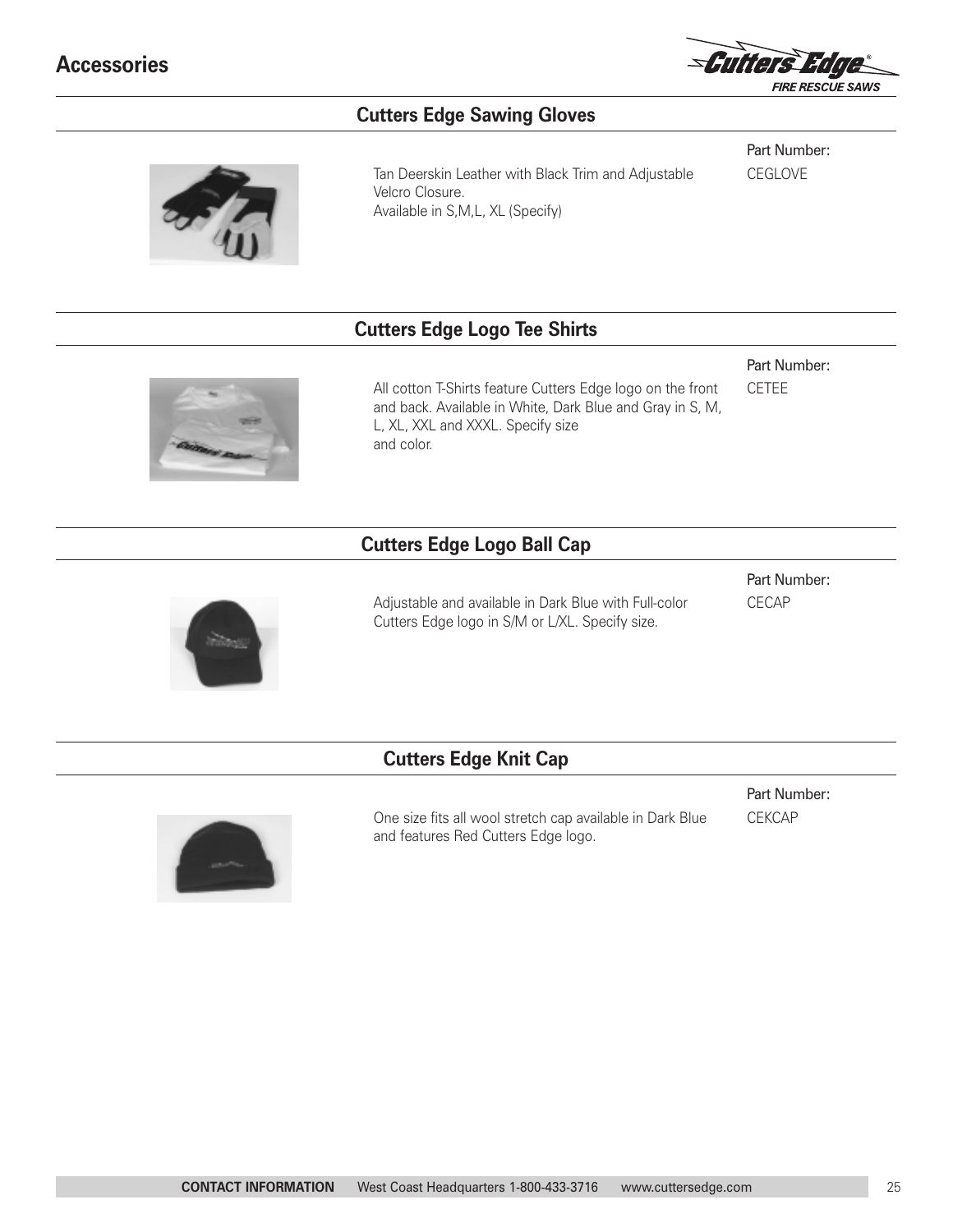